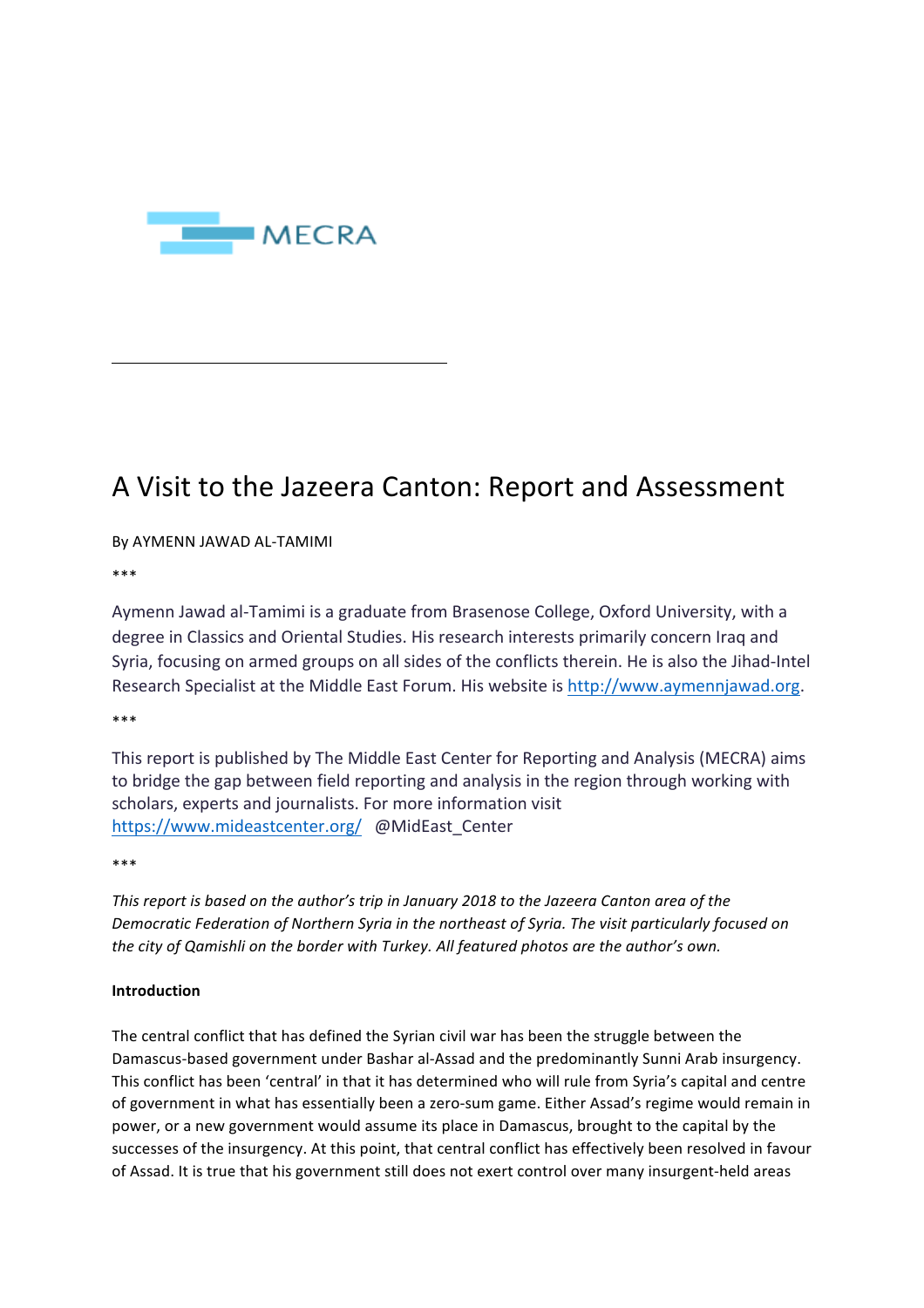like large parts of Idlib province, the Turkish-backed 'Euphrates Shield' zone in north Aleppo countryside, the East Ghouta enclave and parts of Deraa and Quneitra countrysides. It is also true that the regime has repeatedly emphasized retaking control of the entire country.

However, with the overt Russian military intervention that began at the turn of October 2015 and the insurgency's loss of the eastern half of Aleppo city in December 2016, there is no longer a serious basis for the insurgency to push for Assad's removal, whether militarily or through some form of negotiation. Since the original goal of the revolutionary protests and insurgency was to overthrow the regime, the insurgency has lost in the bigger picture, even if fighting between it and the government continues for many years.

The rise of the Democratic Federation of Northern Syria and the associated Syrian Democratic Forces (SDF) presents a different dynamic. The federation, the SDF and their predecessors represent thirdway actors that first gained significant power in 2012 as the regime largely withdrew forces from predominantly Kurdish areas to prevent them from being spread too thinly across the country. The vacuum was largely filled by the Democratic Union Party (PYD). The PYD is the chief component of the Democratic Society Movement (TEV-DEM) and is linked to the Kurdistan Workers Party (PKK). In addition, the PYD has an armed wing in the People's Protection Units (YPG). On 21 January 2014, the 'Democratic Autonomous Administration' (al-*Idarat al-Dhatiya al-Dimuqratiya*) was formally declared, with three autonomous cantons in Afrin, Kobani and Jazeera.<sup>1</sup>

Initially, there was no connection of contiguous territory between the cantons, but U.S. support for the YPG that was tied to the campaign against the Islamic State in light of the latter's assault on Kobani led to a significant expansion of areas under PYD and YPG control. As a result, the Kobani and Jazeera cantons have become connected. In contrast, the isolated Afrin canton is currently under assault by the Turkish army and allied Syrian rebels. In October 2015, the SDF was established with U.S. support as a broader framework to bring together the YPG and allied forces.<sup>ii</sup> In March 2016, a federal region was declared for northern Syria.<sup>iii</sup>

Of the three cantons, the Jazeera canton is the most important. It contains the most important cities within the territory of the federation (namely Qamishli and Hasakah) and has oil resources. It also has the main point of access with the outside world in the form of the Fishkhabur-Semalka border crossing with the Kurdistan region in Iraq.

This author visited the Jazeera canton in the period between  $15<sup>th</sup>$  and  $21<sup>st</sup>$  January 2018, focusing on Qamishli. Of particular interest to this author were issues of administration, the nature of the Syrian government's presence in Hasakah province and relations between it and the canton. These matters, are highly relevant in light of indications from the Trump administration that it plans to keep a small contingent of troops within the SDF areas for an open-ended commitment. In a speech at the Hoover Institute of Stanford University, U.S. Secretary of State Rex Tillerson outlined a number of objectives behind continuing American engagement in Syria, including the prevention of the resurgence of the Islamic State, countering Iranian influence and bringing about a political settlement in Syria that would lead to a transition away from Assad.<sup>iv</sup> Therefore, the issue of how the SDF areas fit within the wider framework of Syria is crucial to analyzing the validity of the Trump administration's strategy and end-goals.

#### **Qamishli: Overview of the Main Players**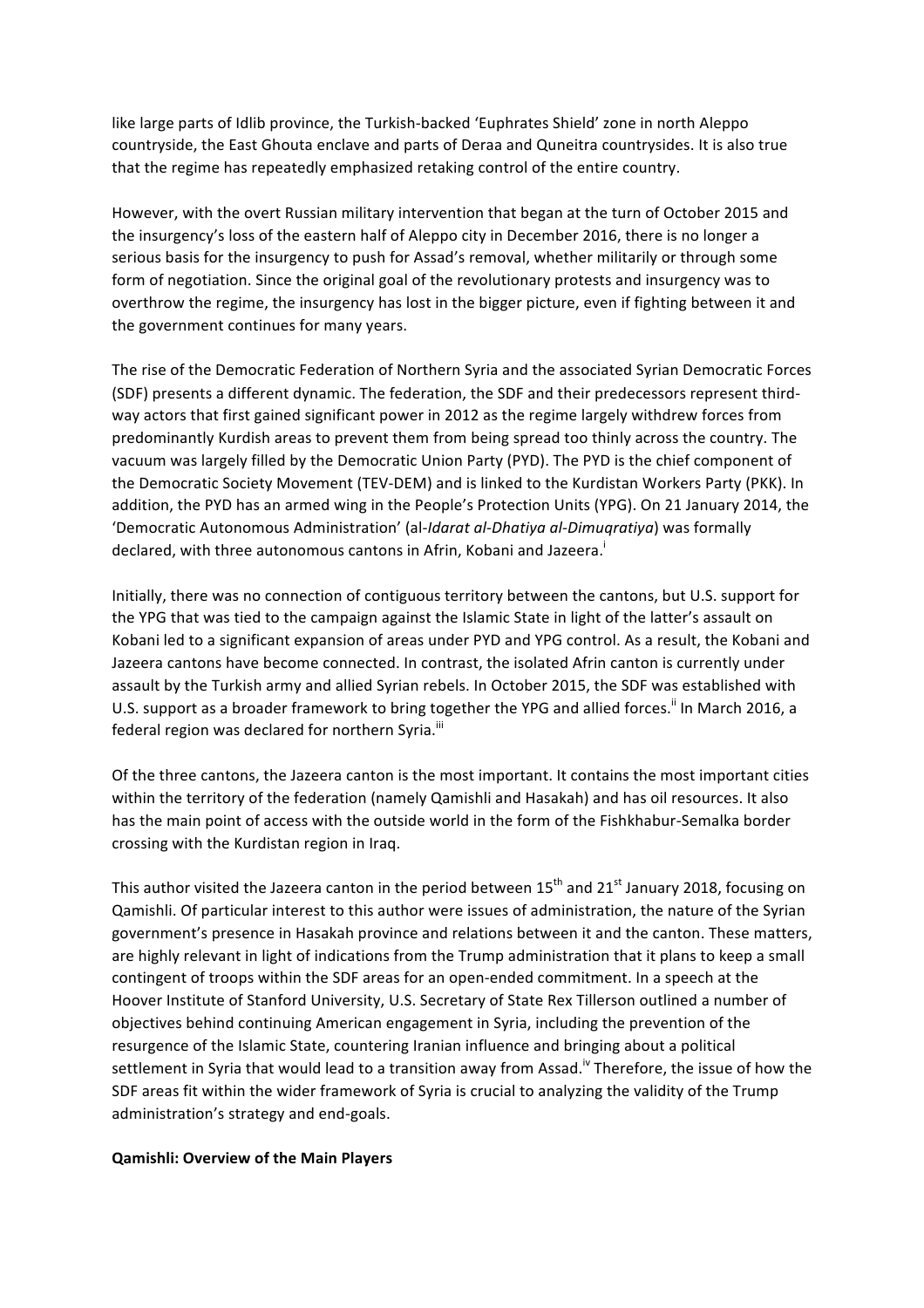Currently, Qamishli is a predominantly Kurdish city with significant Arab and Christian minorities. The streets can be observed to be full of life during the day with functioning shops, restaurants, businesses and even some hotels like the Asiya hotel in the city centre, where this author stayed at a rate of \$25 per night. Proximity to the border with Turkey means there is relatively good access to the Internet, though the service is expensive. For example, at the hotel, the price was \$3 per gigabyte of data. There is little hint of the widespread destruction that has afflicted other parts of Syria like the cities of Aleppo and Homs. The most glaring site of destruction in the city is the site of an Islamic State suicide bombing that hit Qamishli in July 2016. $^{\circ}$ 



Site of the July 2016 bombing in Qamishli.

The city is largely under the control of the Autonomous Administration, but the regime maintains a notable presence in a section known as the Security Square (*Murabba' Amni*). The Syrian flag and posters and placards featuring Assad's portrait are on display in the area. Traffic policemen affiliated with the Syrian government can also be seen in the area and in proximity to it. In addition, the regime controls Qamishli airport and the road leading to it. Outside the Security Square, a militia called Sootoro that is aligned with the regime can be found in a Christian neighbourhood of the city. It should not be confused with the Sutoro that works with the Asayish (police/internal security apparatus) of the Autonomous Administration and is affiliated with the Syriac Union Party (SUP) and in turn the Bayt Nahrain National Council. The SUP is aligned with the Autonomous Administration. Also under the Bayt Nahrain National Council is the Syriac Military Council, which is part of the SDF and has a base inside Qamishli.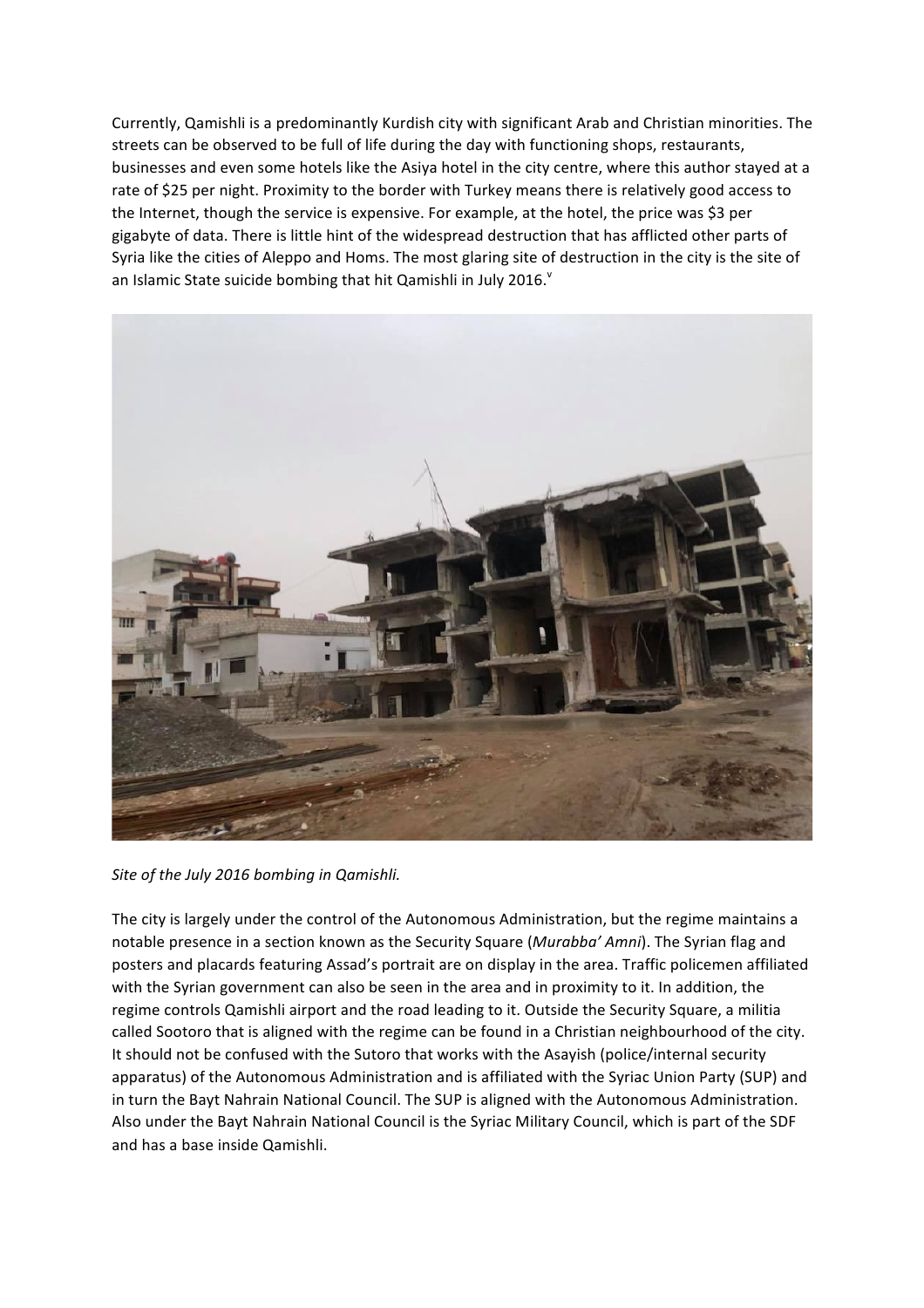Among the notable auxiliary forces present inside the regime-held parts of Qamishli are the National Defence Forces (NDF), Ansar Amn al-Dawla ('Supporters of the State Security') and Ansar al-Amn al-Askari ('Supporters of the Military Security').<sup>vi</sup> As the latter two names imply, these formations are affiliated with the Amn al-Dawla and al-Amn al-Askari intelligence agencies of the Syrian government. More controversially, in the vicinity of the airport, it has been said that there is a Hezbollah presence. This point was affirmed to the author by Abu Aboud, the former leader of the regime-aligned Deir az-Zor militia Liwa al-Imam Zain al-Abidin.<sup>Vii</sup> Abu Aboud, who has spent time at Qamishli airport, said that the official for the Hezbollah presence in the area is one al-Hajj Jawad, and that the airport is used by the 'friends' (i.e. foreign allies of the Syrian government) for transfer of weapons.<sup>viii</sup>

## **Governance: The Autonomous Administration and the Jazeera Canton**

## *Introduction*

The Autonomous Administration has developed a number of institutions to administer various aspects of life, such as the Power Commission that manages electricity and oil resources, the Financial Commission that manages financial matters of governance, the Education Commission that manages schools and the Commission of Local Administration and Municipal Offices that manages local services provision and municipal offices. The system is such that each autonomous canton has its own Power Commission, Education Commission, and so forth. These institutions provide a variety of employment opportunities at the higher administrative level and for more ordinary personnel. The Autonomous Administration is responsible for financing the salaries of most of these positions.

# *Education*

The Autonomous Administration's influence has increased over time at the expense of the Syrian government. The development of education is one example of this trend. According to Samira Hajj Ali, the joint head of the Education Commission in the Jazeera canton, new curricula were introduced for schools by the Autonomous Administration in the area beginning in 2015, initially covering grades 1-3 in primary school.<sup>ix</sup> In 2016, the new curricula were extended to the entirety of the primary school level, and then in 2017 to the secondary school level (grades 7-9), with grade 9 being the level up to which education is compulsory. A foundational idea of education from the Education Commission's perspective is that each component of society should have the right to education in its own language. Currently in Jazeera canton, this means that there is education in Arabic and Kurdish up to the secondary level, whereas Syriac education only goes so far as the primary level. For an Arab pupil, for example, teaching from grades 1-3 would be in his/her mother tongue exclusively. From grade 4 onwards, that pupil would also learn Kurdish as a second language.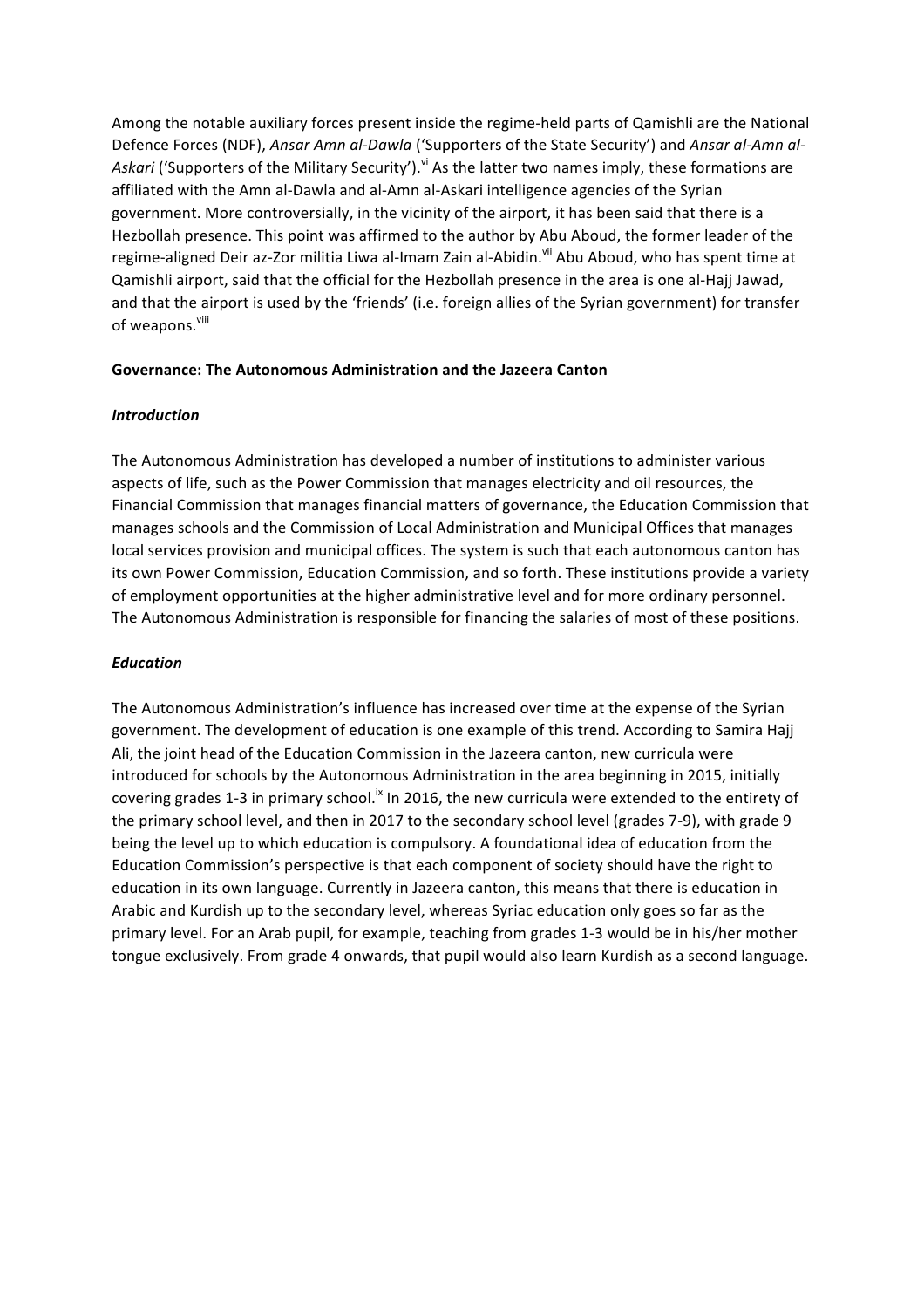

*School book for teaching English. This book, like other school books used in the Jazeera canton, was printed in Sulaimaniya in Iraqi Kurdistan.*

In total, the Autonomous Administration in Jazeera canton claims that 2119 schools so far are affiliated with it, with 188,134 pupils studying under its primary school programs, while 29,264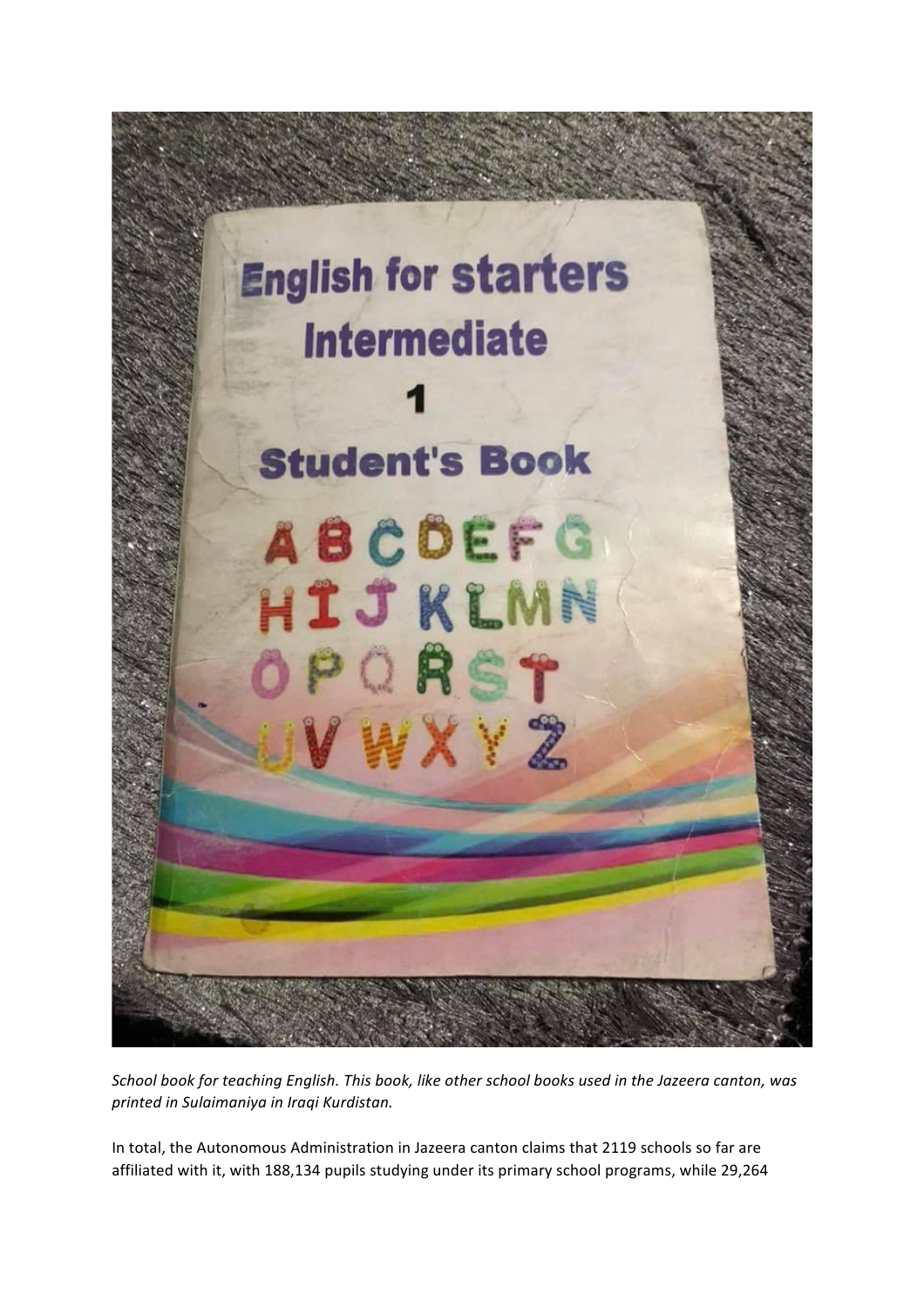pupils study under its secondary school programs. The school day runs from 8 a.m. until 12 p.m., with the school week running from Sunday until Thursday. The starting salary for a teacher working under the Autonomous Administration is 60,000 Syrian pounds per month, subject to increase based on experience. This salary is said to be higher than that for a teacher working under the regime system. Higher salaries serve as a financial incentive to incorporate people who previously worked under the regime into the Autonomous Administration education system, even as the government has threatened to cut the salaries of those qualified teachers and staff who choose to work with the Autonomous Administration. 

In principle, the Autonomous Administration is open to accepting anyone who worked with the regime and wants to work in the Autonomous Administration, but that person must study the new curricula and appreciate the differences in approach to school life. For instance, in schools affiliated with the Autonomous Administration, it is not allowed to hit pupils. There is also an ideological rift, as the Autonomous Administration schools do not teach the ideas of Arab nationalism and the Ba'ath party, but rather Abdullah Ocalan's conception of the *umma dimugratiya* ('democratic nation'). Ocalan was the original leader of the PKK until his arrest in 1999. He remains imprisoned by Turkey.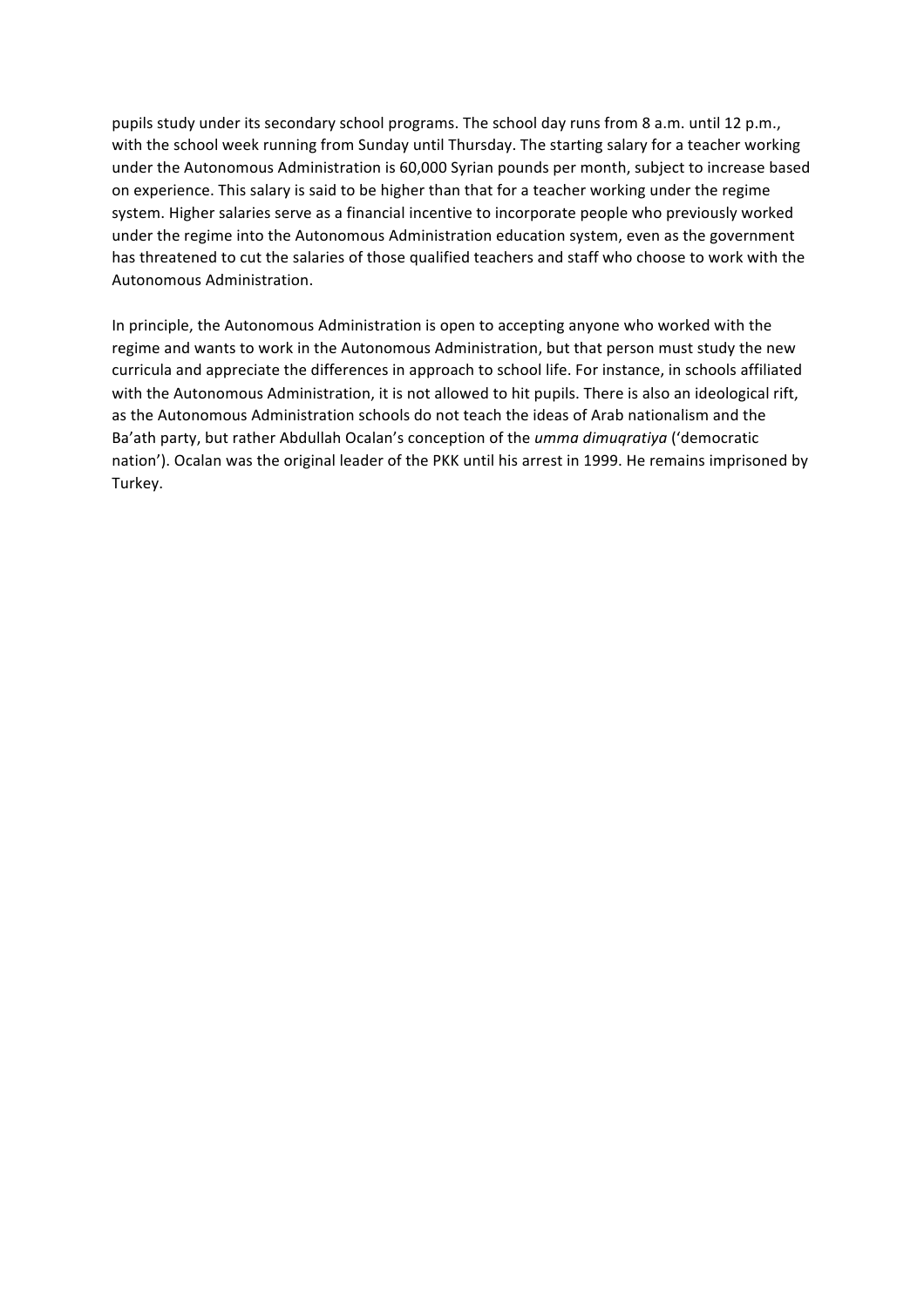

A Christian private school next to a Syriac Orthodox church in Hasakah city. Though the church and school are right next to a Sutoro base, the school flies the Syrian flag (visible in this photo but slightly *obscured by the wind) because it teaches the regime's curricula.* 

In the realm of pre-university education in Jazeera canton, the regime still maintains influence in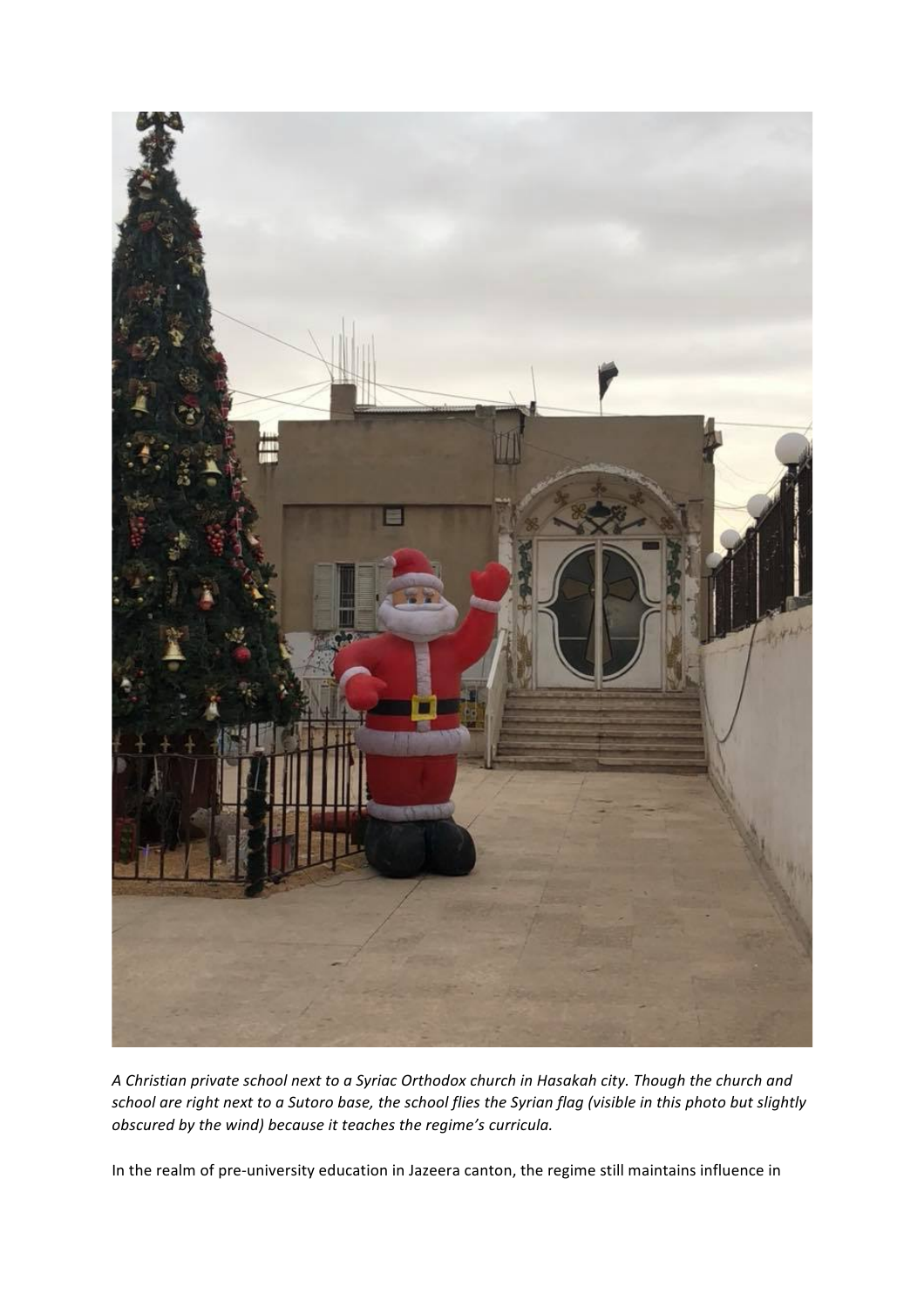that the high schools (*thanawiya*) in Jazeera canton are still affiliated with it and teach the regime's curricula.<sup>x</sup> Likewise, the staff and teachers in those schools receive their salaries from the regime. In addition, there are some private schools that teach the regime curricula. These private schools enjoy some popularity even among Kurds as they are a means to gain access to Syria's universities that enjoy international accreditation, $x^i$  unlike the Rojava University that is affiliated with the Autonomous Administration and has multiple colleges (e.g. petroleum engineering and history). Two notable private schools in Qamishli are the Sa'ada school and the Ittihad school. The Autonomous Administration intends to switch the affiliation of the high schools away from the regime and to close private schools, considering the latter to be contravening its vision of society.

## *Public Services*

As mentioned earlier, the Autonomous Administration also has a commission that manages public services. This author was able to visit the Qamishli municipal office, located in what was once a hotel,<sup>xii</sup> in order to inquire further into public services. According to a media official for the municipal office,<sup>xiii</sup> the Qamishli municipal office was established in 2013, with the aim of covering public services such as cleaning and water.

While some personnel from the regime-affiliated municipal office have come to work with the Autonomous Administration, many others have refrained from doing so and continue to receive salaries from the regime. The municipal office is tied to an elected Qamishli city council, which is responsible for choosing the leadership of the municipal office. Speaking in general terms, the media official did mention a "supervisory" role for PKK members in matters.

The most notable claimed accomplishments for the Qamishli municipal office in 2017 were the broadening of the eastern and western entrances of the city, as well as building a new slaughterhouse for meat and new offices and shops in the tourism and Nawruz garages. While describing the services situation in general as "very good," the official acknowledged that there were shortcomings, such as use of old vehicles for cleaning services that the municipal office took from the prior municipal office that was affiliated with the regime. He also noted that there have been complaints from residents regarding sewage and water services, which he traced to problems of very old infrastructure and drains in disrepair.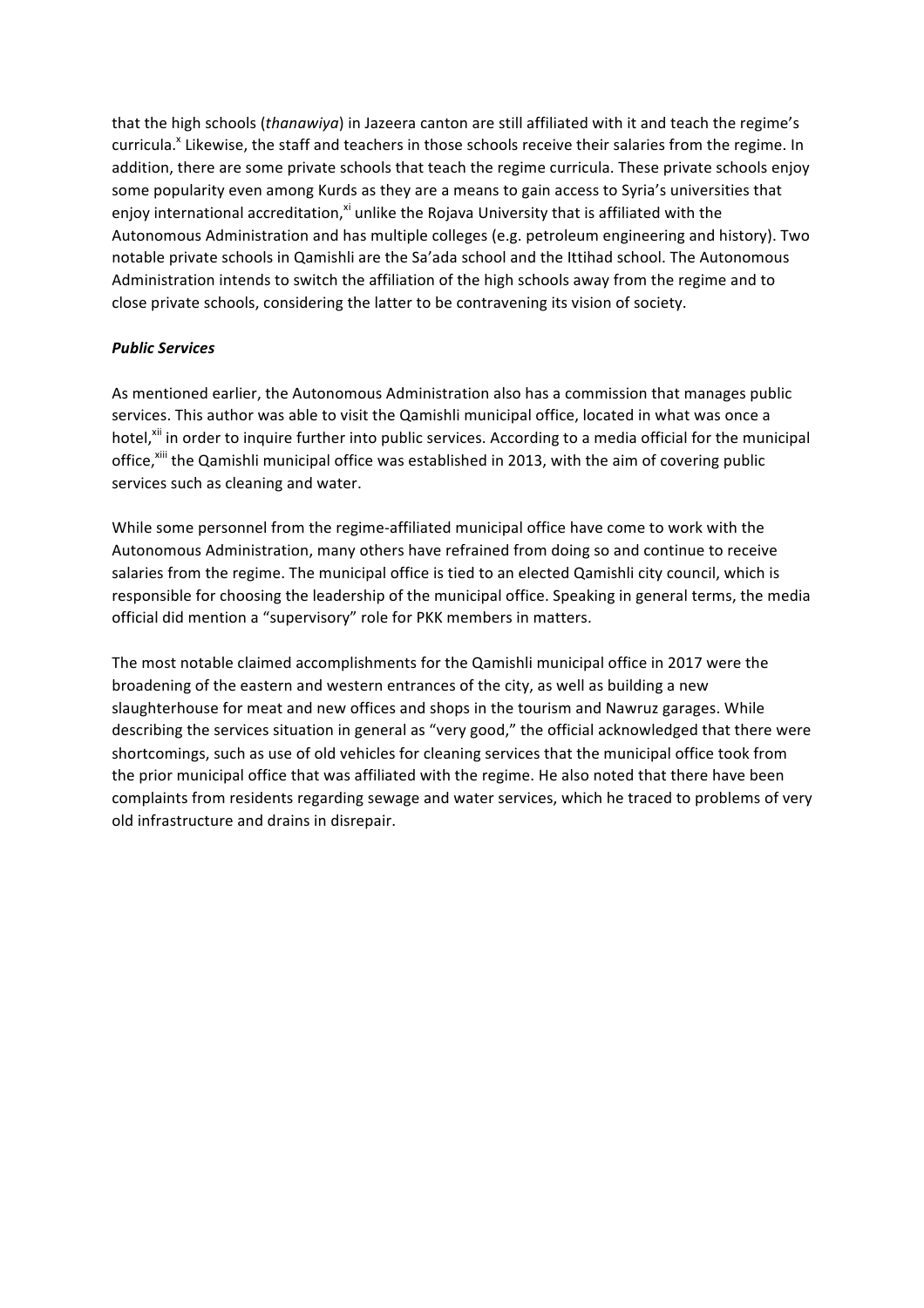$\overline{h}$ Révebenya Xworenya Demugra الإدارة الناثية الديمقراطية ولإدارة الدائية الديمصراصية<br>ولجلس التنفيذي ثقاطعة الجزيزة – سوري<br>الجلس التنفيذي ثقاطعة الجزيزة – سوري Destoya Révolter a kontona Cizêli - Súrya Desteya Révobertyén Heremî û Şarêdi الجنس التعلية والبلديات Saredo سبة، مَا د  $118$  below **Dirck** Himar  $1.54331$ بلدية قامشلو الكبيرة تعميم رقم /١٧/ النظافة اخلاق وحضارة فلنتعاون على نظافة بلدنا الى كافة الأخوة المواطنين واصحاب المحلات في الشوارع العامة التقيد بمواعيد رمي القمامة بين الساعة ٧ ـــ ٨ صباحاً بين الساعة A في العامل وكل من لا يتقيد بهذا التعميم يتعرض للمخالفة والمسائلة القانونية الرئاسة المشتركة لبلدية قامشلو الكبيرة رانيا محصر معاذ عبد الكريم

Statement for distribution issued by the central Qamishli municipal office. Translation in the *Appendix.*

The municipal office charges taxes for services, though the media official described these as "symbolic" in nature, putting them at 300 Syrian pounds per month. Such a fee is applied to the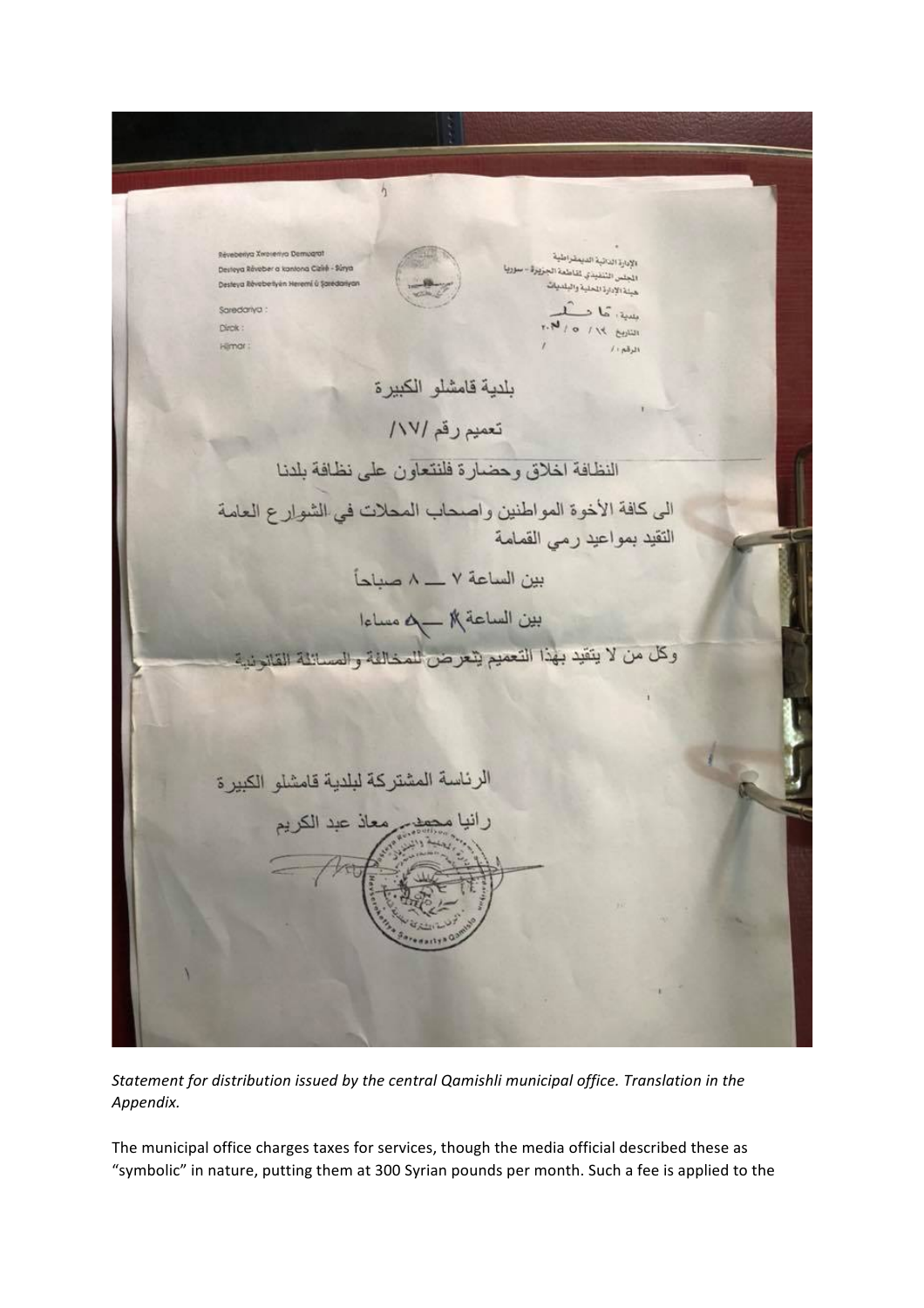ordinary household. The monthly fee imposed on shops and businesses are larger but vary according to profession: for example, a restaurant might pay \$3 per month, while a clinic might pay \$4-5 per month. These fees of course cannot provide sufficient income for the municipal office to undertake the necessary infrastructure improvement projects. Nor is the financial situation of the municipal office good enough to provide sufficient salaries for the municipal office's workers to meet living costs, with a salary of \$110 per month for a worker, whereas according to the media official's estimate, the average worker in Qamishli needs \$500 per month for a decent livelihood.



Services receipt of 500 Syrian pounds for a resident, issued by the west Qamishli municipal office. Dated November 1, 2017.

While salaries for workers in the regime's municipal office might have been lower in absolute terms, the living cost was previously much cheaper. The services situation was of course much better under the regime before the war as well, with electricity and water available throughout the day. Thus, as the media official put it, the services situation "has regressed a lot, regrettably" since the outbreak of the war, despite the fact that Qamishli has not faced the level of war damage seen in other parts of the country. The isolation of the region (e.g. the border with Turkey being closed) adds to difficulties in maintaining and improving services. In addition, outside aid to try to improve services in Qamishli has been very limited, with some aid organizations having provided assistance to develop water services.

## *Electricity*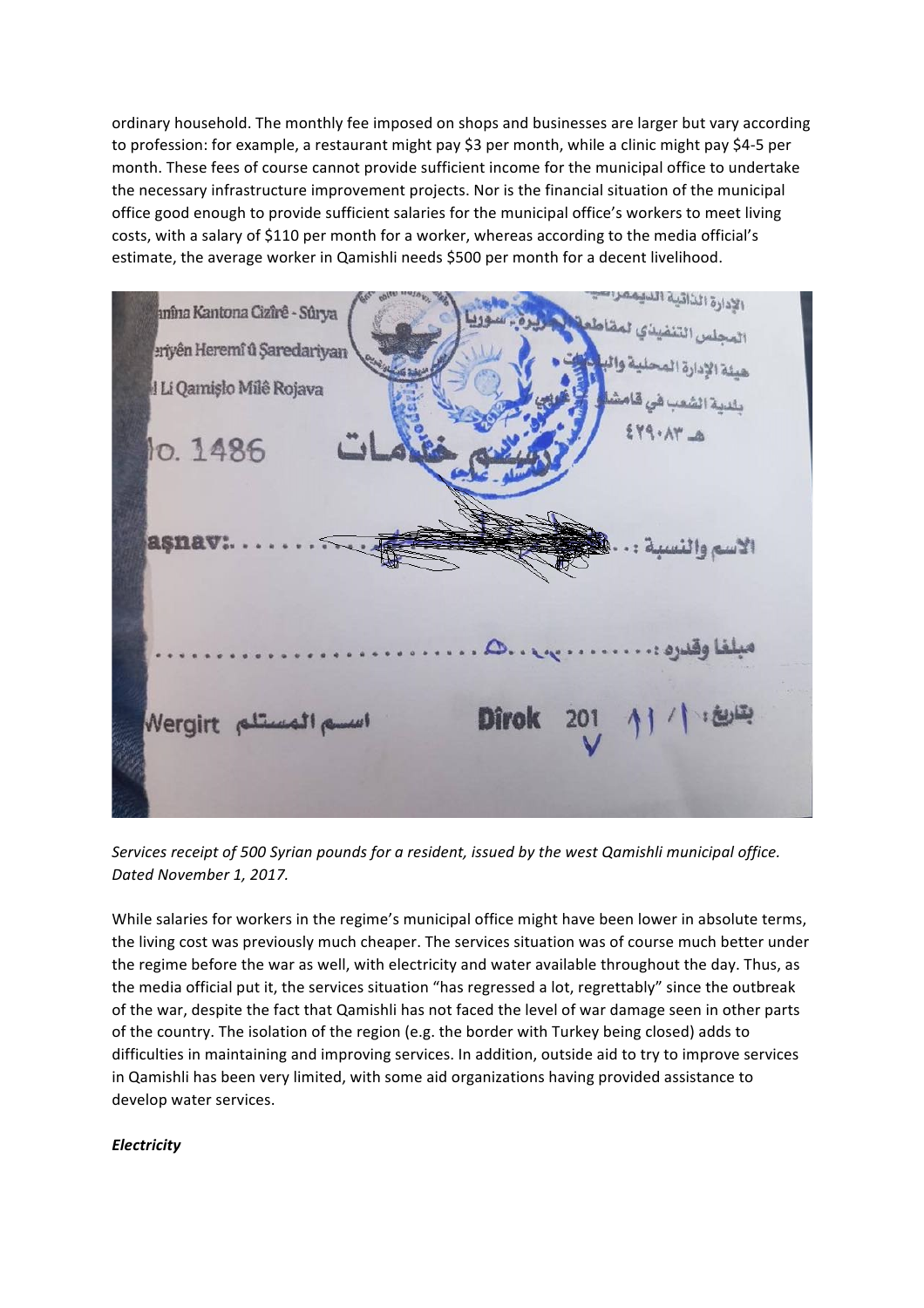Although most public services in Qamishli city are covered by the Autonomous Administration at the expense of the regime's ability to provide public services, the matter is more complicated when it comes to electricity. There is the Power Commission affiliated with the Autonomous Administration and it regularly advertises its activities in Jazeera Canton on social media. However, the regime's Electricity Ministry is also active in the Jazeera Canton area, maintaining offices in Qamshli and Sweidiya. This author was able to visit the Qamishli office, located in close proximity to the border with Turkey. The Electricity Ministry employees who were seen at the office were all Kurds and continue to receive salaries from the regime, including the director of the Sweidiya power station, who mentioned that he has been working in the electricity sector for 39 years.<sup>xiv</sup>

Presently, there is some national grid electricity being supplied to Qamishli, amounting to a total of around 6 hours per day. From 2013 until 2016, the national grid electricity situation for Qamishli was not good. Qamishli's electricity sources have chiefly derived from Deir az-Zor and Raqqa provinces via substations in the Hasakah and Mabrukah areas, as well as the Sweidiya power station. The fact that the rebels and then the Islamic State initially seized most of Deir az-Zor, Raqqa and Hasakah provinces meant that these sources of electricity were lost, and some of the units at the Sweidiya power station, which relies on oil, went out of service.



**Outside the regime-affiliated electricity station and office in Qamishli**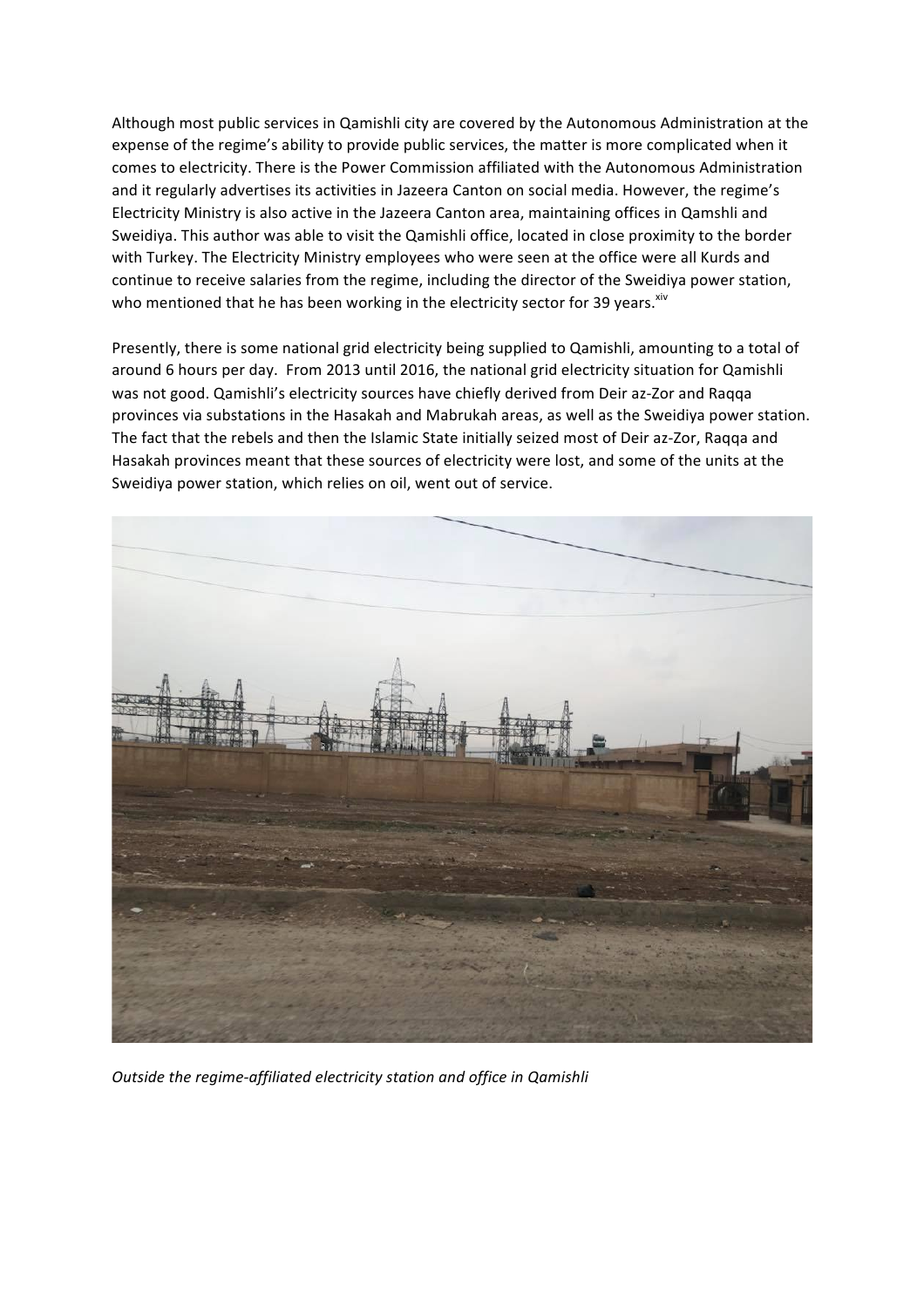

*Inside the regime-affiliated electricity office in Qamishli* 

Improvements to the situation began to come in 2016 with SDF advances against the Islamic State in Raqqa province in particular, as the Islamic State lost the Tishreen Dam in December 2015 and then the Tabqa Dam (Euphrates Dam) in May 2017.<sup>xv</sup> Some repairs were made to infrastructure that had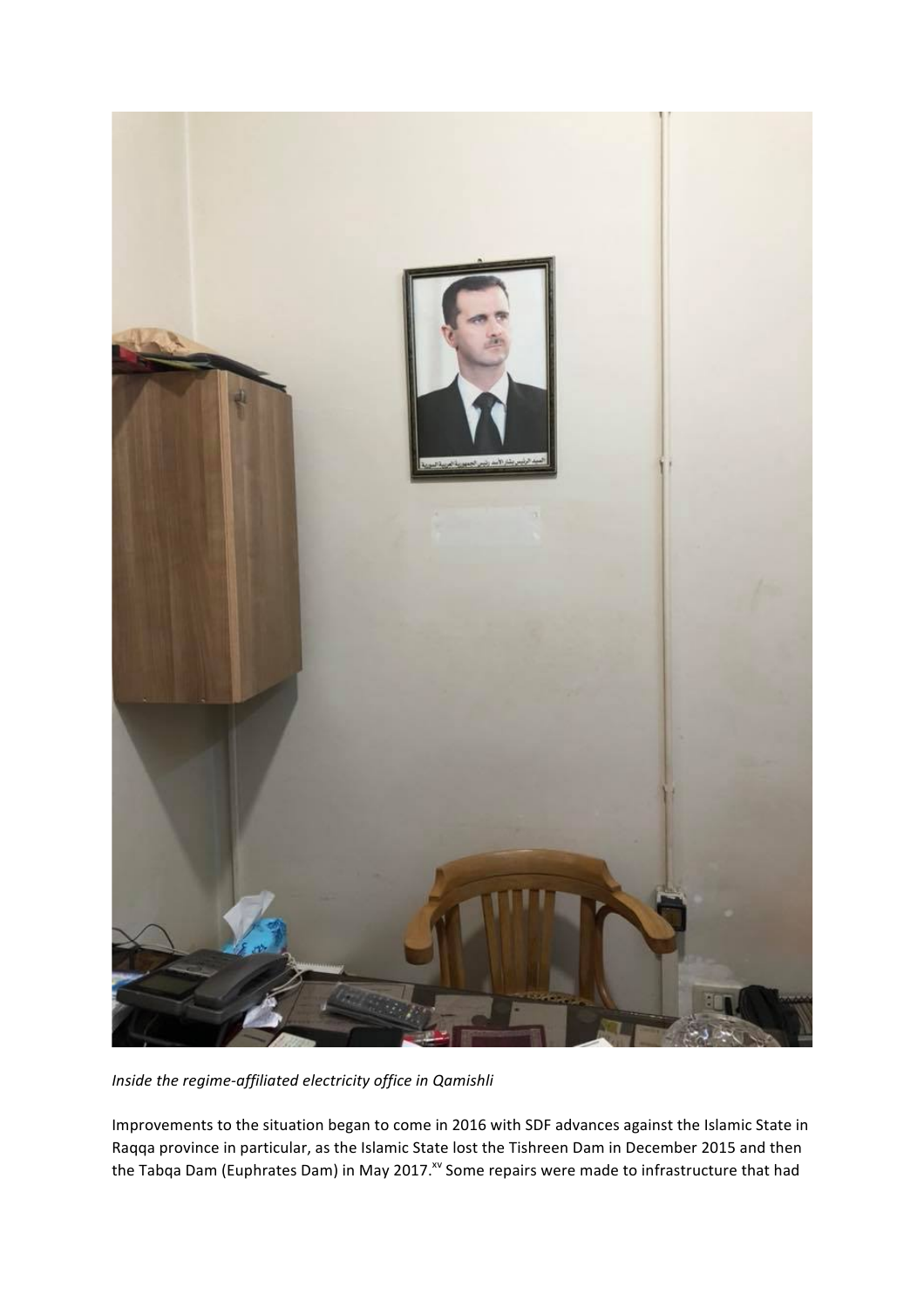been damaged by the Islamic State. For example, the Syrian government sent some technicians to repair lines that had been damaged after the recapture of the Tishreen Dam.<sup>xvi</sup> There had also been damage to substations in the Tel Hamees and Mabruka areas that required repairs.

In general, there has been some cooperation between the Electricity Ministry and the Autonomous Administration in Hasakah province, but there have also been problems, though these were not specified in nature.

Ziyad Rustum, a senior official in the Power Commission in Jazeera canton working in the electricity sector and originally from the town of Qahtaniya to the east of Qamishli, gave the Autonomous Administration's side of the story on the issue of electricity in an interview with this author.<sup>xvii</sup> According to him, employees of the Power Commission receive a monthly salary of 62,000 Syrian pounds per month (a rate he says applies to all employees of the Autonomous Administration), whereas deputies and heads of commissions receive a monthly salary of around 90,000 Syrian pounds.

Rustum denied that there was cooperation between the Power Commission and the Electricity Ministry at the level of institutional bodies. However, he did admit that the Power Commission worked with some employees of the Electricity Ministry who could provide relevant expertise when necessary. As he put it:

"They [the employees with the Electricity Ministry] are employees and children of the region and there is no disagreement between us such that we should demand that the [regime-affiliated] offices should be closed, and in the end they have salaries that they are taking and they are a source of livelihood. But as I told you, there is coordination because they possess expertise and there are many personalities who are not miserly in expertise in helping our personnel."

While also emphasizing that "we [the Autonomous Administration] do not prevent any employee who serves the service sector in electricity and others besides it," Rustum asserted that the Electricity Ministry has not provided meaningful financial support for electricity repair and development projects. As an example, Rustum referred to electricity delivered from the Euphrates Dam: "The electricity we have brought from the Euphrates Dam- I have presently arrived from thereand the cost of repair reached around 700 million [Syrian pounds] and the [Electricity] ministry did not offer a piaster of it." After the recapture of the Euphrates Dam, Rustum says that experts (i.e. personnel from the Electricity Ministry) came to the dam and said it was out of service and could not be repaired, but "what they helped us in was the restoration of the 230 KV line."

On the subject of the Sweidiya power station, Rustum noted that there are employees of the Electricity Ministry present at the station, but claimed that the ministry does not provide support for maintenance of the station, asserting: "We replaced the oil for turbine no. 1 at a cost of 18,000,000 [Syrian pounds] and the ministry did not offer a piaster."

## *Finance*

Finance forms the backbone of the functioning of administration and responsibility for it comes under the Financial Commission. In an interview conducted following the author's visit to the Jazeera Canton, the Financial Commission in Jazeera canton defined its role as: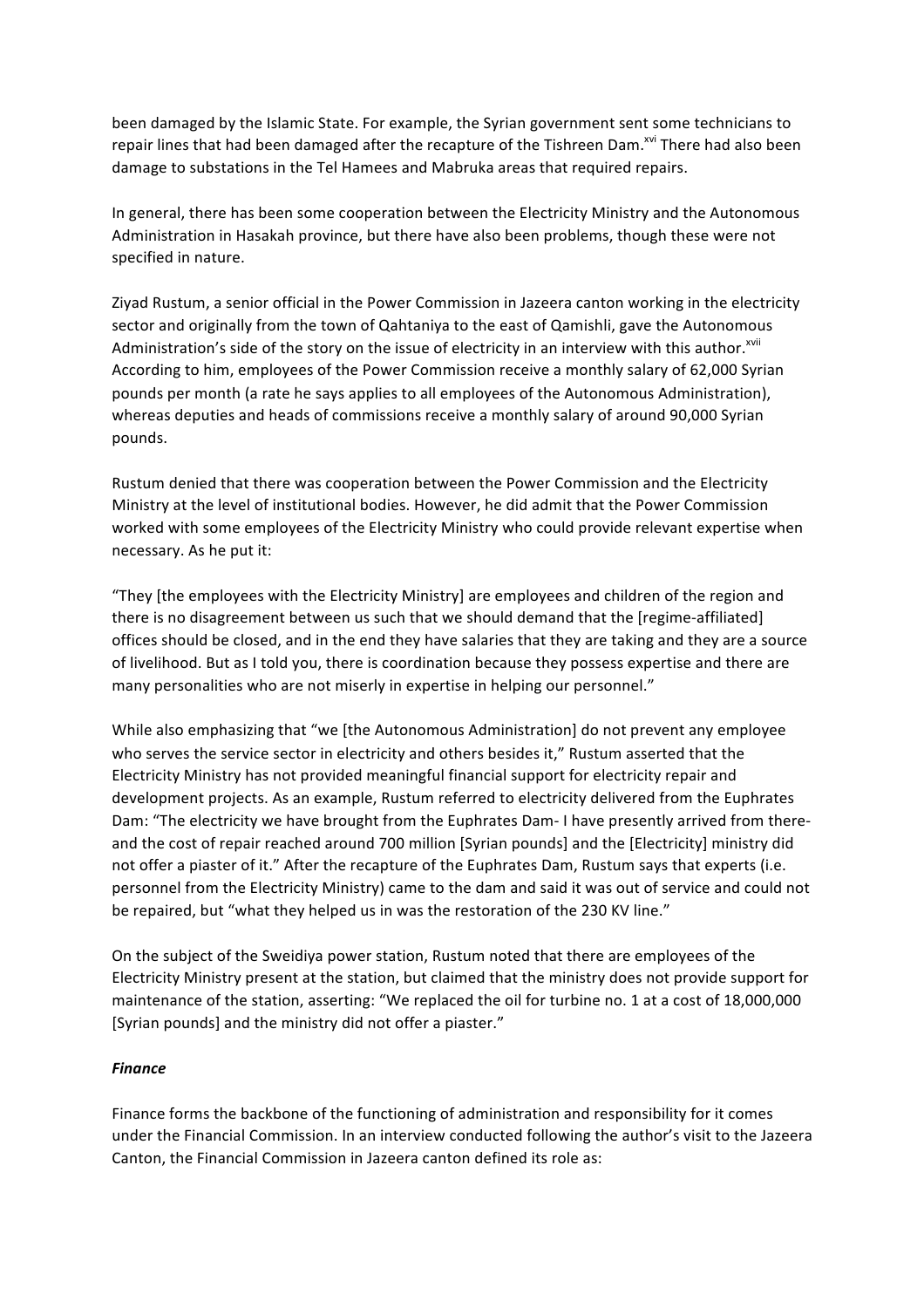"Drawing up and developing the financial policies and plans and financing of projects in the Democratic Autonomous Administration, preparing the financial budgets for the commissions, guiding and regulating the expenditures of the administrative, service and development projects, developing economic activities and the means of obtaining taxes and developing their organization in what realizes the economic, societal and service aims."Xviii

The Financial Commission says that its principal sources of income are taxes (the principal tax being the income tax), tariffs, fees for services and oil production. The income tax was implemented at the end of the financial year for 2017 CE.

The economic blockade by Turkey along the canton's northern border and the existence of only one border crossing with Iraqi Kurdistan severely limit direct economic activity with the outside world. However, as is normal in the Syrian civil war, there are trade and business interactions with areas held by rival forces, most notably the regime and the rebel-held areas. For instance, goods from Turkey can reach SDF-held areas first by entering rebel-held areas in north Aleppo countryside, and from there entering SDF-held areas. For its part, the Financial Commission denies direct transactions with the regime: "There is no direct business between the regime and the Autonomous Administration, but rather there are business relations between businessmen in the regions of the Administration and the regions of the regime. And these relations are by virtue of the fact that we are a part of Syria and they are natural relations that answer the needs of the businessmen on both sides." 

## *The Controversy over Oil Resources*

Unanswered by the Financial Commission in Jazeera canton was a specific question about whether there is an agreement with the regime regarding oil production income. Indeed, it seems that this particular issue is sensitive, but it appears that employees of the regime's oil ministry still work in the oil fields in the Rumeilan area and receive salaries from it. In July 2017, the outlet Iqtisad claimed that the oil fields in the Rumeilan area were directed by a company affiliated with the regime, with the regime responsible for paying the salaries of the workers, while the Power Commission appointed staff to supervise the work of the company and paid the salaries of those staff. An unnamed official in the Power Commission, however, told the outlet at the time that there was an intention to pay the workers an additional salary from the Autonomous Administration, in order to keep hold of the workers in case the regime should act to obstruct work on the fields.<sup>xix</sup>

In September 2017, some pro-regime social media pages claimed that a geological engineer called Ghassan Hassan al-Khalif of the geological directorate in Rumeilan was arrested. According to these pages, al-Khalif was "entrusted by the Syrian government with the task of officer of connection and coordination with the Kurdish militias regarding the oil wells and maintaining them."<sup>xx</sup> In January 2018, Iqtisad further reported that the Power Commission had increased its control over the management of oil in Rumeilan, expelling the director and appointing a new one in addition to new heads of offices.<sup>xxi</sup>

In correspondence, the media page for the Ba'ath Party's Rumeilan branch asserted that the workers receive salaries from the Syrian government: "Yes, they [the workers] are affiliated with the Syrian government and receive salaries from it. There are also special cars that take those whose homes are far away to the fields."xxii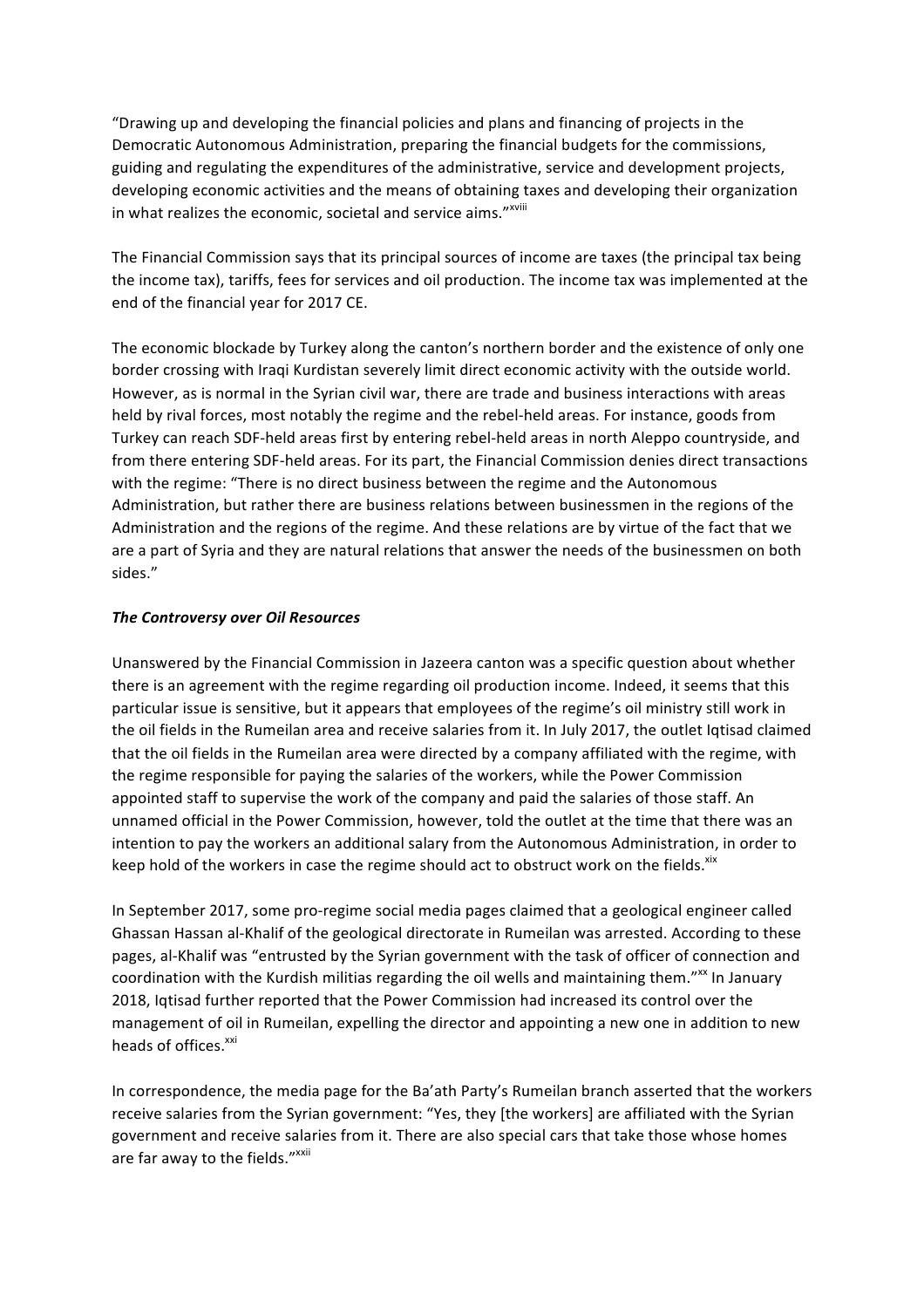Ziyad Rustum clarified to this author<sup>xxiii</sup> that workers in the Rumeilan oil fields still receive salaries from the regime, but said that they receive additional salaries from the Autonomous Administration that exceed the salaries from the regime. However, he said that he did not know whether the regime and Autonomous Administration were sharing oil revenues. The Rumeilan oil fields officially come under the Rumeilan Oil Company. According to Rustum, this company is officially affiliated with the Power Commission, whereas when it was officially affiliated with the regime it was called the Rumeilan Fields Directorate.

## **Opinions on the Autonomous Administration and Wider Situation**

Throughout the author's visit to the Jazeera canton, a variety of opinions were expressed about the Autonomous Administration and the wider situation in Syria. In general though, it is fair to say that the Autonomous Administration enjoys the most support among the population of the Jazeera canton, followed by the regime and last of all the opposition and the armed rebellion. This assessment makes no claim to determining levels of support in terms of exact statistics. Such an endeavor would require comprehensive polling data, and in this war environment it would be difficult to carry out such an initiative. Nonetheless, opportunity was given to hear out different perspectives, and some of these will be explored in more detail below.

# **Talking to TEV-DEM**

As mentioned earlier, the PYD is the main component of TEV-DEM, the origins of which are traced back to 2007. This author had the opportunity to talk to Abd al-Salam Ahmad, a lawyer by training. He was born in 1961 in Hasakah city and studied at Damascus University.<sup>xxiv</sup> He was among those who participated in the founding conference of the PYD in 2003. He is currently the joint head of the public relations office for TEV-DEM. He has two sons: one of them is in Britain currently, the other serves in the Asayish.

The PYD, in Ahmad's own words, is the "foundation that represents the political face for TEV-DEM." Ahmad explained in some detail the existing political system in the cantons. The smallest political body is called the commune, beyond which one there are councils at higher levels such as a city council and regional council. Note that the greater Jazeera canton is divided into two principle sectors: Hasakah and Qamishli.

To give a sense of the scale regarding the commune, the city of Qamishli would have multiple communes operating at the neighbourhood level. The communes help to deal with local complaints and cases in realms of life like services, security and health. They can also resolve certain matters before they should have to be referred to a court for arbitration. The communes can make suggestions and propose projects to higher levels of authority. The idea of communes traces back to the thought of Abdullah Ocalan, for whom TEV-DEM proudly expresses its reverence and admiration. In this context, it should be noted that Ahmad also affirmed that there is an ideological affinity with the PKK and that there are PKK veterans originally from Rojava who have utilized their experiences to provide assistance to the wider society.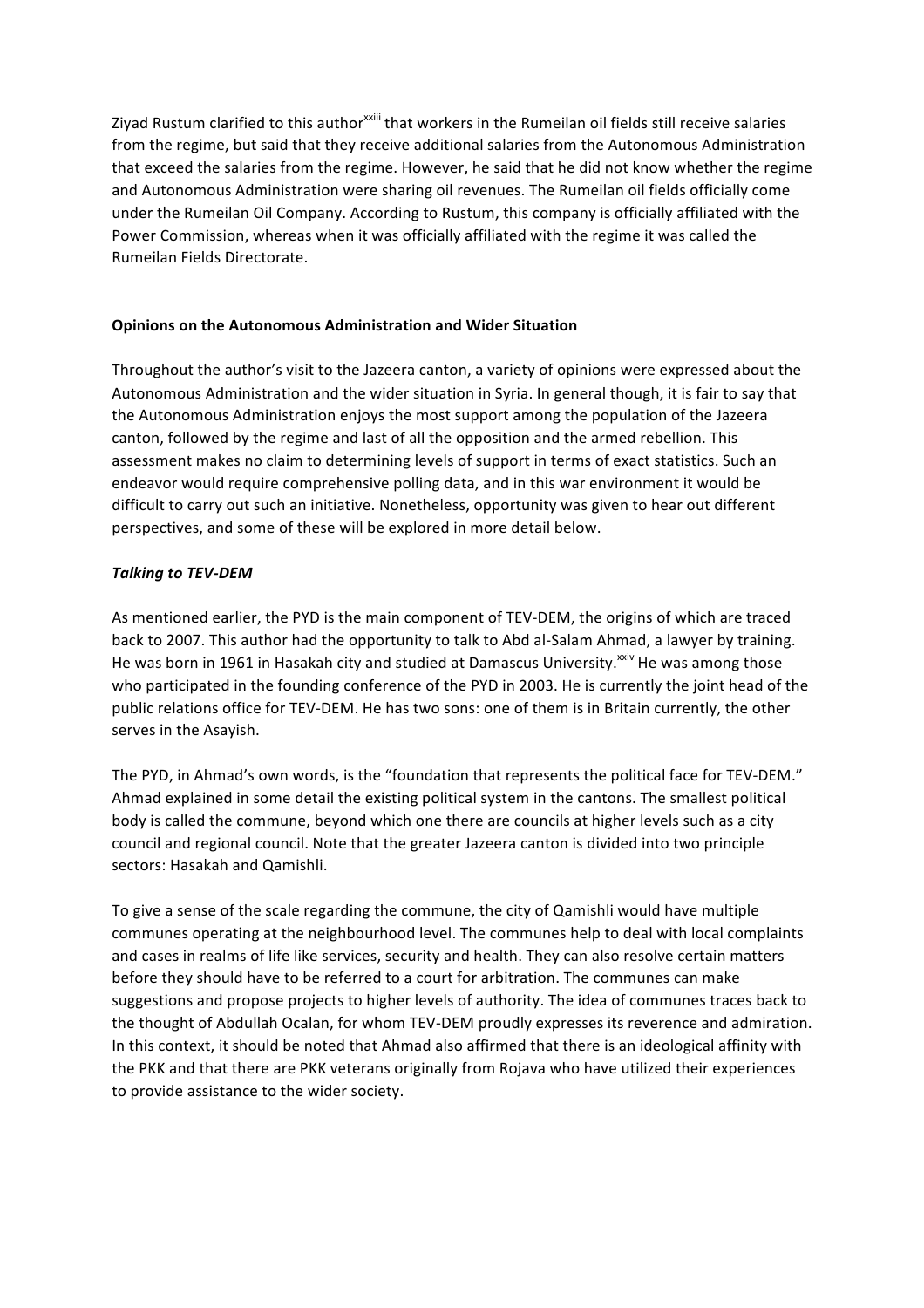

*Inside the TEV-DEM public relations office. Note the portrait of Abdullah Ocalan.* 

There have been elections at the levels of communes and city councils, but general elections for the federal region have not been held yet. In fact, they have been delayed for reasons such as the fact that in certain areas many of the original inhabitants have not yet returned and the environment is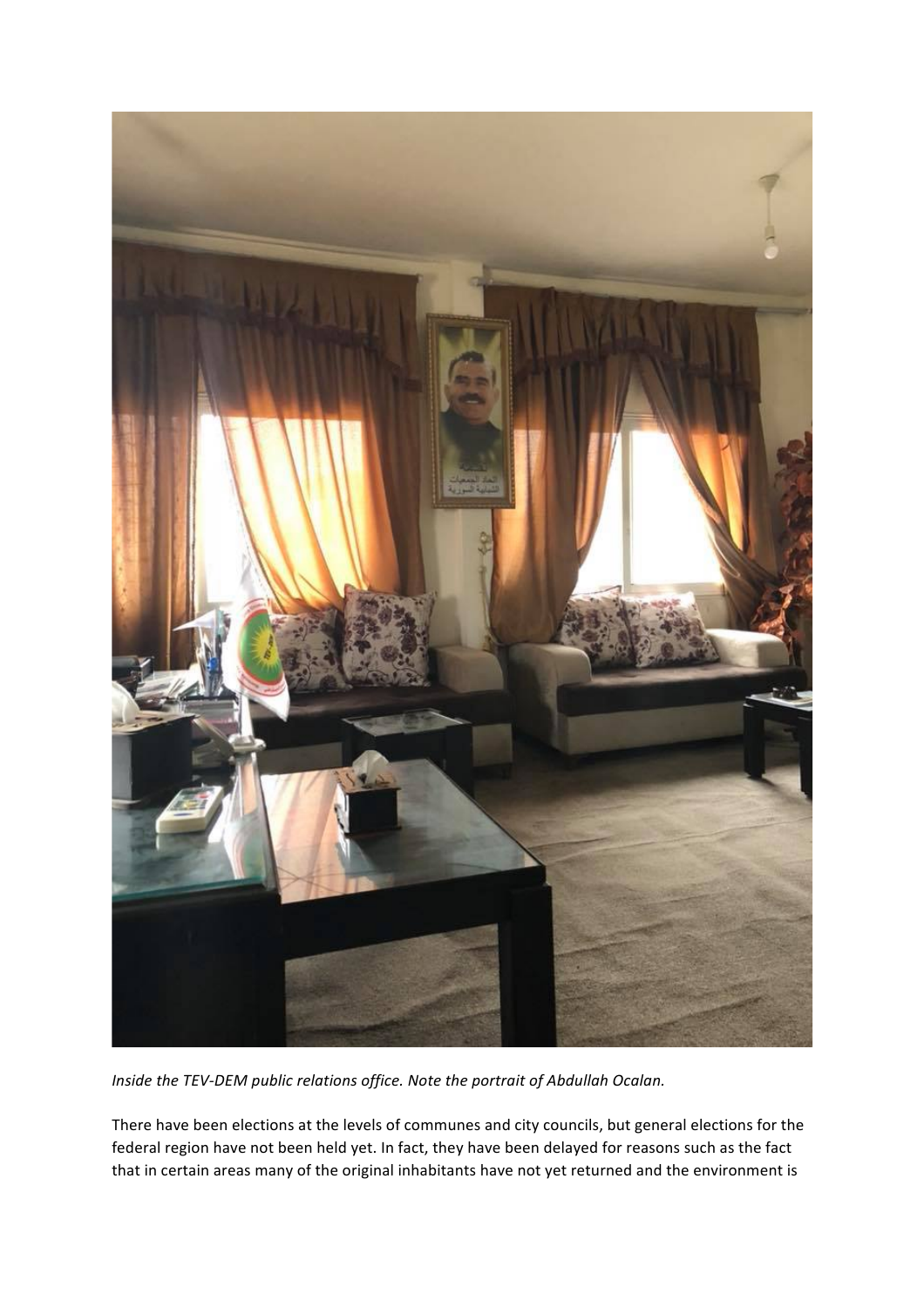not conducive to holding elections. For the elections that have been held so far, TEV-DEM claims good levels of participation, though critics such as the Kurdish National Council (about which more below) contend otherwise.

Ahmad had no positive words to say about the regime, which he dismissed as dictatorial, oppressive, the "foundational cause" for the scale of destruction and ruin in Syria, and dependent on its Russian and Iranian foreign backers. Nonetheless, he conceded that the regime's presence in Qamishli and Hasakah has to be tolerated, since the regime enjoys a seat at the UN and has some level of international legitimacy, and as such residents need it to acquire things like passports. In addition, Ahmad noted that the Jazeera canton is "besieged," and as such Qamishli airport needs to be kept open by remaining in regime hands.

The negative views of the conventional opposition were also evident. As Ahmad commented: "We do not offer all of these martyrs and sacrifices to replace Bashar al-Assad the Alawite with a Sunni path." Potentially, Ahmad suggested, the federal region could become the host of a true, democratic and secular opposition that could change Syria's political system, in keeping with American desires for a political transition away from Assad. The problem, however, is that "they [the conventional opposition] are still under the control and directives of Turkey, Saudi Arabia and Qatar. These states do not seek the interests of the Syrian people, but rather their own interests. Erdogan...has put the interest of Turkish national security above every consideration, therefore he sacrificed Aleppo city, and sacrificed the armed groups and all of them in Idlib, in service of Bashar al-Assad."

Commenting on the American presence in the region, Ahmad stated: "We welcome it." Though the Americans have their own interests, he argued that they coincide with those of the Autonomous Administration. As such, arguing that the American presence is a guarantor of stability and prevents scenarios like a Turkish attack on the Rojava area, he affirmed:

"We hope that the American presence continues in this region...We are in a hostile environment...Turkey, led by the Islamofascist AKP, the Ba'athist regime from the same school, the Hashd Sha'abi and Shi'i and the Iranian as well on the same form. Therefore, the presence of an international force [i.e. the Americans] controls the situation."

## *Kurdish Support for the Regime*

It may strike the reader as surprising that there are Kurds who are supportive of the regime, which has historically denied Kurds the right to learn their own language in schools and even deprived many of them of nationality until 2011. However, the existence of this support can be traced to a number of understandable reasons. One such reason has the same underlying cause as the reason why many Kurds have come to regard the Autonomous Administration as the most preferable system: namely, the perceived failure of an opposition that is seen as having become too entangled with extremism, whether jihadism or anti-Kurdish chauvinism.<sup>xxv</sup> The ongoing operations against the Afrin canton led by Turkey have only aggravated these sentiments.

Other reasons for Kurdish support for the regime can be traced to the fact that some have been beneficiaries of the system in attaining employment and a livelihood. Others regularly go to regimeheld areas for work and study. From these perspectives, education in the Kurdish language is not seen as being of great importance, as Arabic is considered to be a more useful language.<sup>xxvi</sup> There is also a sense of realism in that there is no alternative but to have a functioning relationship of some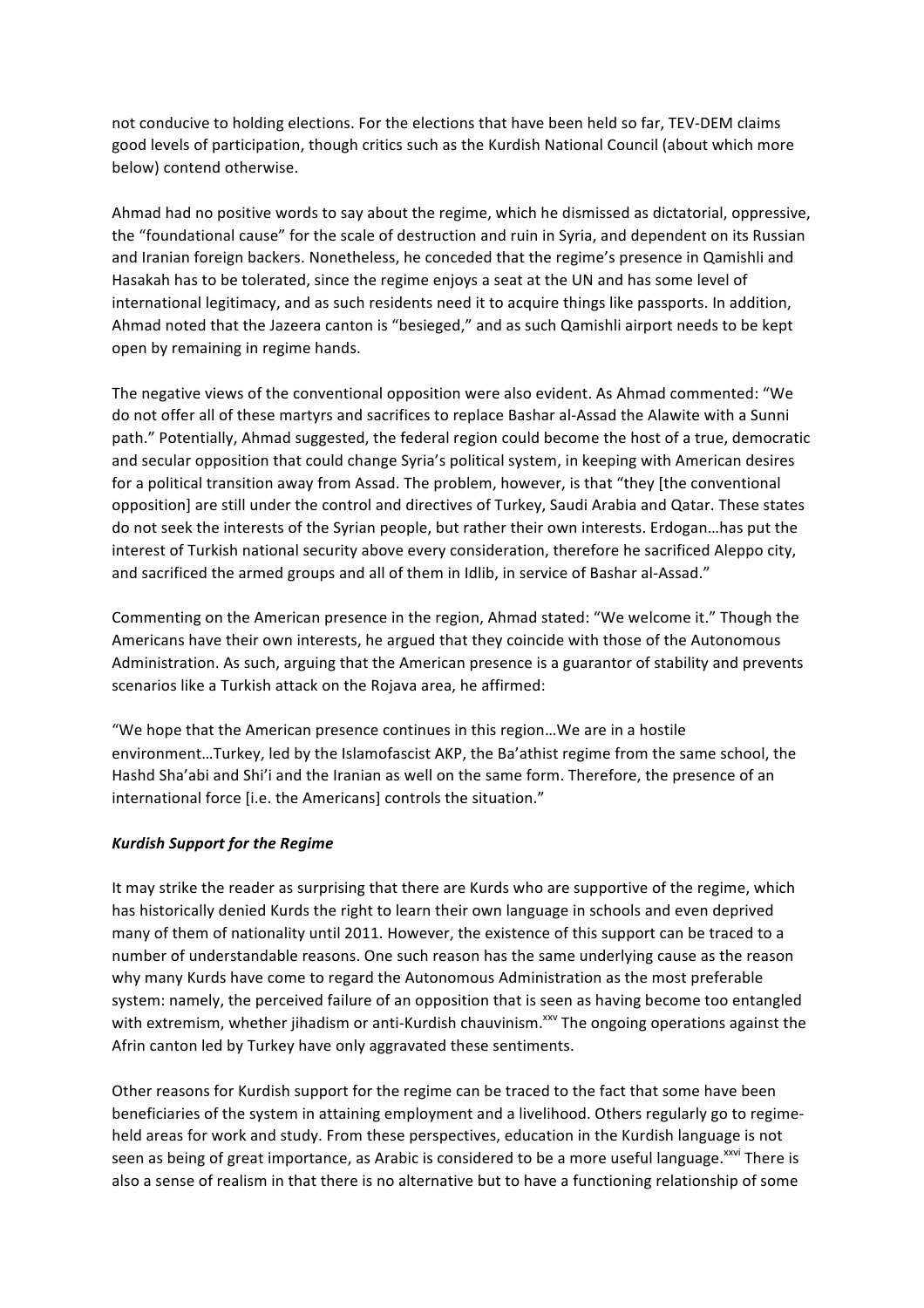sort with the central state, which is controlled by the regime.

Kadar Rijjo was an example of these trends that the author encountered.<sup>xxvii</sup> Rijjo is a lecturer in philosophy and graduate student at Damascus University. He was born in the village of Khazna Kabira in the Qahtaniya area but came to Qamishli to complete his secondary education and from there went on to study in Aleppo university. His parents currently live in Qamishli. His father, a retired teacher, still receives a pension from the regime. He had Syrian nationality before the Syrian civil war.

Rijjo portrayed life in Damascus as "very good," asserting that "there is a nice social atmosphere, as well as a cultural atmosphere, you have spiritual, holy sites there...for all the sects there." This is so, he said, despite the war: "A mortar may fall, but five minutes later and normal life goes on." Given the choice between Damascus and Rojava, he said that he would rather live in Damascus, explaining that there is "civilization" in the capital and that "everything is available."

Asked about his opinions on the initial protests and evolution of the civil war, Rijjo said that he was with the idea of some reforms and changes, but "if you come and you want to change all the understandings and values, and you don't have a project from the outset, you are asking to destroy the infrastructure, to destroy the state." Surely, though, the intelligence apparatus was oppressive and provided a basis for popular grievance? For Rijjo, there was no need for people to speak about politics, as life was good prior to the outbreak of the civil war: "In Syria, you could speak about everything except politics. Sure, brother, it's not your business. Don't speak about politics. Everything is available for you....In Syria, open heart surgery was done for 50,000 [Syrian pounds]. In which state of the world can you do open heart surgery for 50,000?<sup>xxviii</sup> In Syria, all the citizens would go every week to eat lunch in restaurants: once a week." The opposition, he argued, made a huge mistake in turning to armed rebellion. Rijjo spoke positively of Bashar al-Assad, claiming that he was "striving to ensure that every citizen should have a house, car, and a specific level of income, and that his [the citizen's] children should have an education. The universities have been open, the schools free, all things available."

Commenting on the Autonomous Administration, he argued that in the end it should not be dependent on foreign backers like the Americans or the British: "You [referring to the Autonomous Administration and Kurds more generally] must return to the Syrian state and have a discussion with the Syrian state." Rijjo drew a comparison with the Kurdish experience in Iraq with regards to the problem of thinking that one can simply do without the central state: "In Iraq, when the problems arose along with the Kirkuk disagreement situation, no one stood with the Iraqi Kurdistan region." That is, Rijjo's point was that integrating the Autonomous Administration project within the framework of the Syrian state is the only real guarantee for its survival, noting also how supposed foreign guarantors for Afrin had abandoned it to face a Turkish assault.

## **The Kurdish National Council**

The main Kurdish opposition-affiliated political body is the Kurdish National Council (KNC), which is currently an umbrella for multiple Kurdish parties and organizations opposed to the PYD. For people such as Abd al-Salam Ahmad of TEV-DEM, the KNC is little more than something under the sway of Turkish influence. The KNC was established on 26 October 2011. According to one of the members of the presidency of the KNC, the KNC considers itself "a part of this revolution [against the regime], a part of the Syrian national opposition, and the inheritor of the Kurdish national movement that was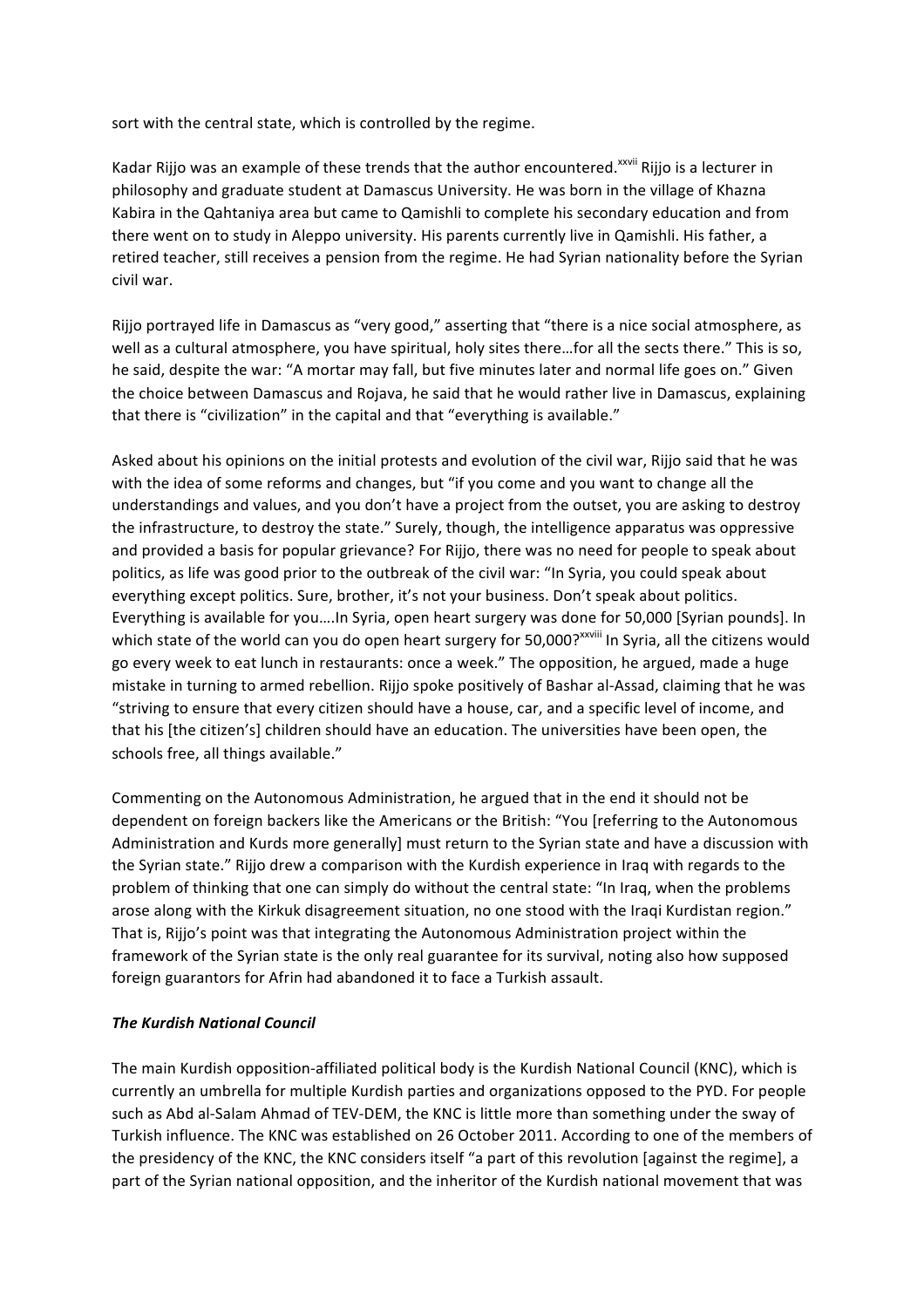established in 1957."<sup>xxix</sup> He described the KNC's aims as putting an end to the regime and establishing a pluralist, democratic and secular state that is based on a federal system, which should guarantee Kurdish national rights. In 2013, the KNC joined what is today the main political opposition coalition: the National Coalition for Forces of the Opposition and Syrian Revolution. Currently, each town in the Afrin, Kobani and Jazeera cantons should have at least one local council affiliated with the KNC. In Qamishli, for example, the KNC has three local councils.

The KNC harbors multiple grievances against the PYD. Some of these grievances are more general such as complaints of arrests of journalists critical of the PYD. The high-ranking official asserted that the parties of the KNC and the PYD initially came to understandings as per the first and second Arbil agreements on the need for a Kurdish region within a federal Syria.<sup>xxx</sup> However, the Arbil agreements failed, with the KNC holding the PYD responsible for the failure and accusing it of monopolizing military power and political decision-making. In October 2014, another agreement was signed- the Duhok agreement- under the supervision of Masoud Barzani.<sup>xxxi</sup> According to the interviewee, the Duhok agreement stipulated that there should be a joint military force (with the KNC's force being the Rojava Peshmerga), a review and restructuring of the Autonomous Administration that the PYD had established, and building a new political guidance leadership. However, he charges the PYD with going back on the agreement in the wake of the successful repelling of the Islamic State's campaign against Kobani.

The KNC considers the latest entity established under the SDF- the Democratic Federation of Northern Syria- not to be in accordance with the federal region that was originally intended: that is, a region particular for Kurds within a federal Syria, on the grounds that the Democratic Federation of Northern Syria includes areas of Arab majorities like Deir az-Zor that might not want to be part of that federation.

The KNC accuses the Autonomous Administration of closing offices of the KNC's parties, arresting many of the leaders of those parties and barring large-scale activities for the KNC inside Autonomous Administration areas, especially in the aftermath of the collapse of the Duhok agreement.<sup>xxxii</sup>

The interviewee claimed that the KNC "represents most of the Kurdish people" of Syria. He says that more than 50% of the people have left the region, partly out of the general circumstances of the region but also because of the PYD, fleeing policies such as conscription and the imposition of new educational curricula. Of those who left the Kurdish regions in Syria, he claims that 90% of them are among supporters of the KNC.

The KNC's claims to represent most of Syria's Kurds are highly questionable. The fact that the KNC continues to tie itself to the opposition coalition, which officially came out in support of the Turkish operations against Afrin, has only hurt its standing among many Syrian Kurds. This is so regardless of the KNC's own condemnation of those operations and the legitimacy of some of its grievances against the PYD and the Autonomous Administration.<sup>xxxiii</sup>

The interviewee himself acknowledged that the war against the Islamic State has increased popular support for the PYD. Moreover, he acknowledged that there are problems with the opposition, saying that "it has not been able to offer a clear program...for a future Syria." He also criticized the militarization of the opposition (something he attributed to the regime), commenting: "When the revolution was militarized, the collapses began, a wide field arose for extremism and terrorism." He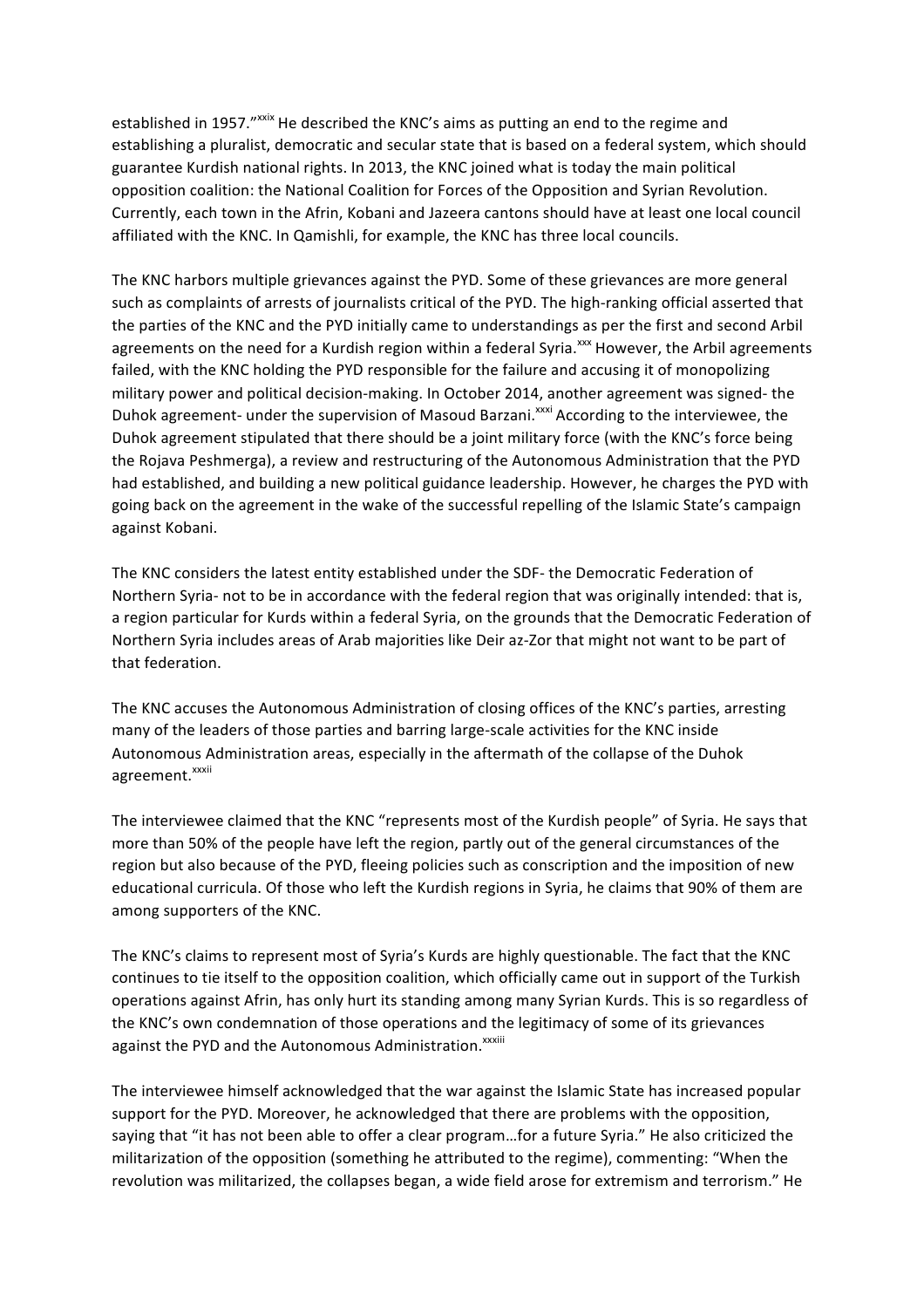argued that the militarization has caused the opposition to lose the popular support it once enjoyed. For its part, the KNC has no military force inside Syria, and does not claim to have relations with rebel groups or a presence in areas like the rebel-held 'Euphrates Shield' area between Azaz and Jarabulus, even as there are many Kurdish villages in that area.<sup>xxxiv</sup> Note that the KNC does not participate in the Syrian Interim Government.

#### *Christian Divisions*

The Christian population inside the Jazeera canton displays a notable division between those who work with the Autonomous Administration and SDF and those aligned with the regime. In Qamishli, this author was able to visit the SUP (which participates in the Autonomous Administration), the Syriac Military Council (part of the SDF) and the regime-aligned Sootoro.

Though Sootoro is aligned with a government that espouses Arab nationalist ideology, the group does not espouse an Arab identity. Indeed, the representative from Sootoro<sup>xxxv</sup> interviewed by this author identified himself as a Christian of Armenian origin, and said that "we are citizens in the Syrian Arab Republic...but we are not Arabs." Indeed, the group espouses rejection of discrimination on ethnic and sectarian grounds. Hence, on the issue of the municipal office of Qamishli, the representative commented: "It does not matter to me if the head of the municipal office is Kurdish, Arab, Syriac, Armenian or anything, what concerns me regarding the head of the municipal office is his work."

According to him, Sootoro was officially established in March 2013 but had its origins in the 'Popular Committees' set up in Qamishli in 2011 in order to protect and secure the neighbourhoods from criminal activities amid a state of chaos. The Popular Committees were among the earliest forms of auxiliary pro-regime organization during the Syrian civil war. The representative explained that when Sootoro was officially established, the SUP was invited to become a part of it, but instead went its own way to form its own Sutoro that would work with the YPG and the Autonomous Administration.

At one point, Sootoro was part of the NDF establishment in Hasakah, and a battalion of Sootoro still works with it. However, at the present time, Sootoro claims to be independent. The representative affirmed that the group has received only limited financial support from the Syrian government, with more support having come from locals in Qamishli and exiles. Although it is claimed that there are good relations with both the Iranians and Russians, it is denied that any financial and military support for Sootoro comes from them.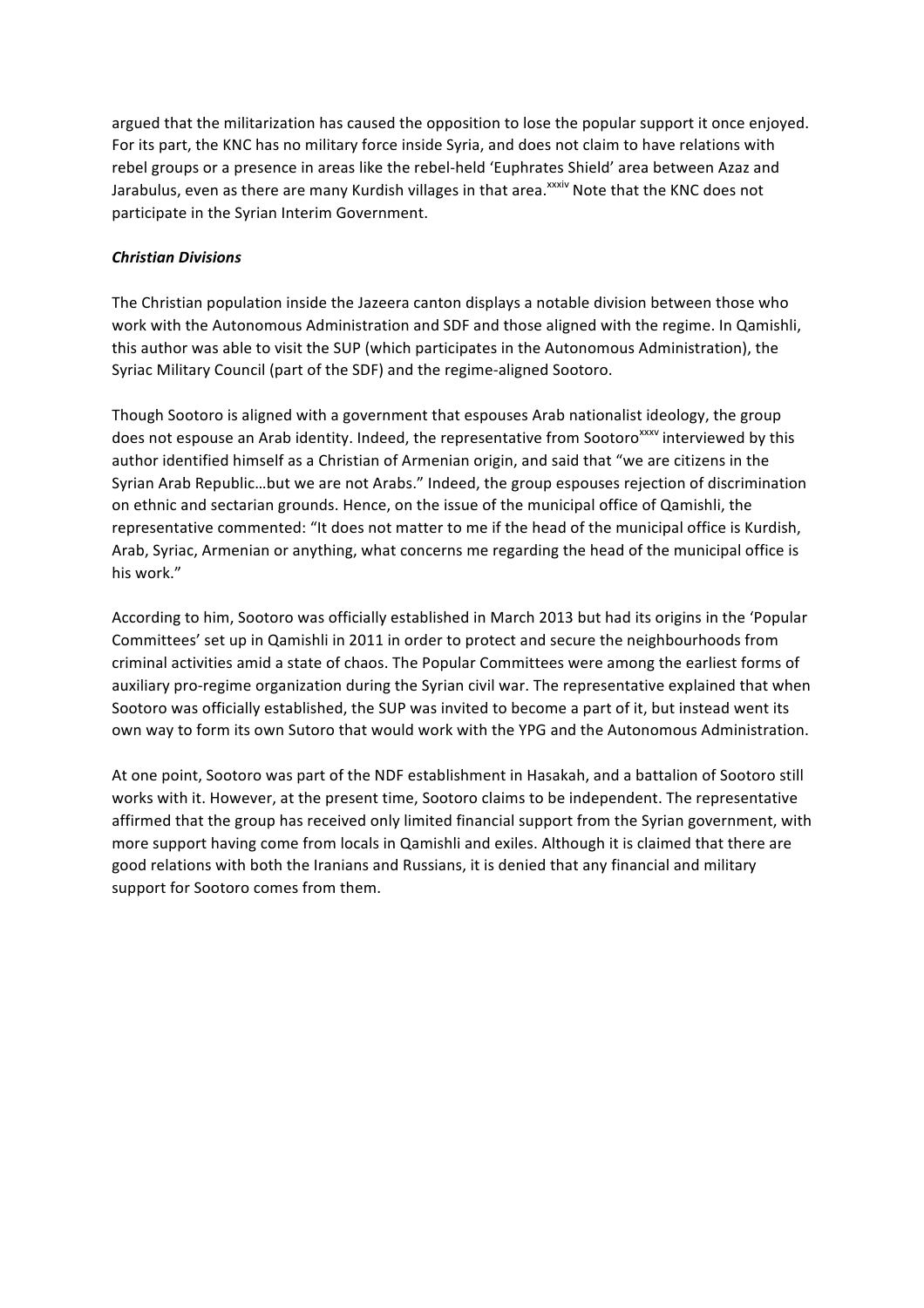

The Gozarto Protection Forces is an affiliate of Sootoro. This plaque was kindly presented to this *author by Sootoro.*

Sootoro has not confined military activities to Qamishli city. Sootoro also participated in fighting against the Islamic State in Hasakah city during the 16-day battle in 2015 when the group assaulted the city, the recapture of Mahin in the Homs desert from the Islamic State in coordination with the Guardians of the Dawn group and other allies,<sup>xxxvi</sup> and battles in Deir az-Zor, where Sootoro had a contingent in the area before the breaking of the Islamic State's siege. Moreover, Sootoro does not solely concern itself with military matters. It can also act as a fire brigade<sup>xxxvii</sup> and emergency response force- as was the case when the Qamishli car bombing happened in 2016- and has provided aid relief. For example, when Yezidis from Sinjar were displaced, Sootoro prepared three trucks to deliver aid for the displaced Yezidis at the refugee camp in the Derik (al-Malikiya) area.<sup>xxxviii</sup>

Politically, Sootoro does not claim to espouse any project. As the representative affirmed: "We do not possess a project, whether of independence, separatism or special status [e.g. Christian autonomy]. We are a people living in this area. We have only wished to preserve our presence...We work with all... We distinguish very well between the political project and the citizen. We are all Syrian citizens, whether we are Arab, Kurds, Christians in our different ethnic identities, whether Assyrians, Syriacs or Armenians. But your political project, this is your business and aspiration...if you have a political project, it is not required for you to impose it by arms or force."

Commenting on the Autonomous Administration project, the representative gave an impression of simple disagreement rather than outright hostility: "They consider that they have a specific political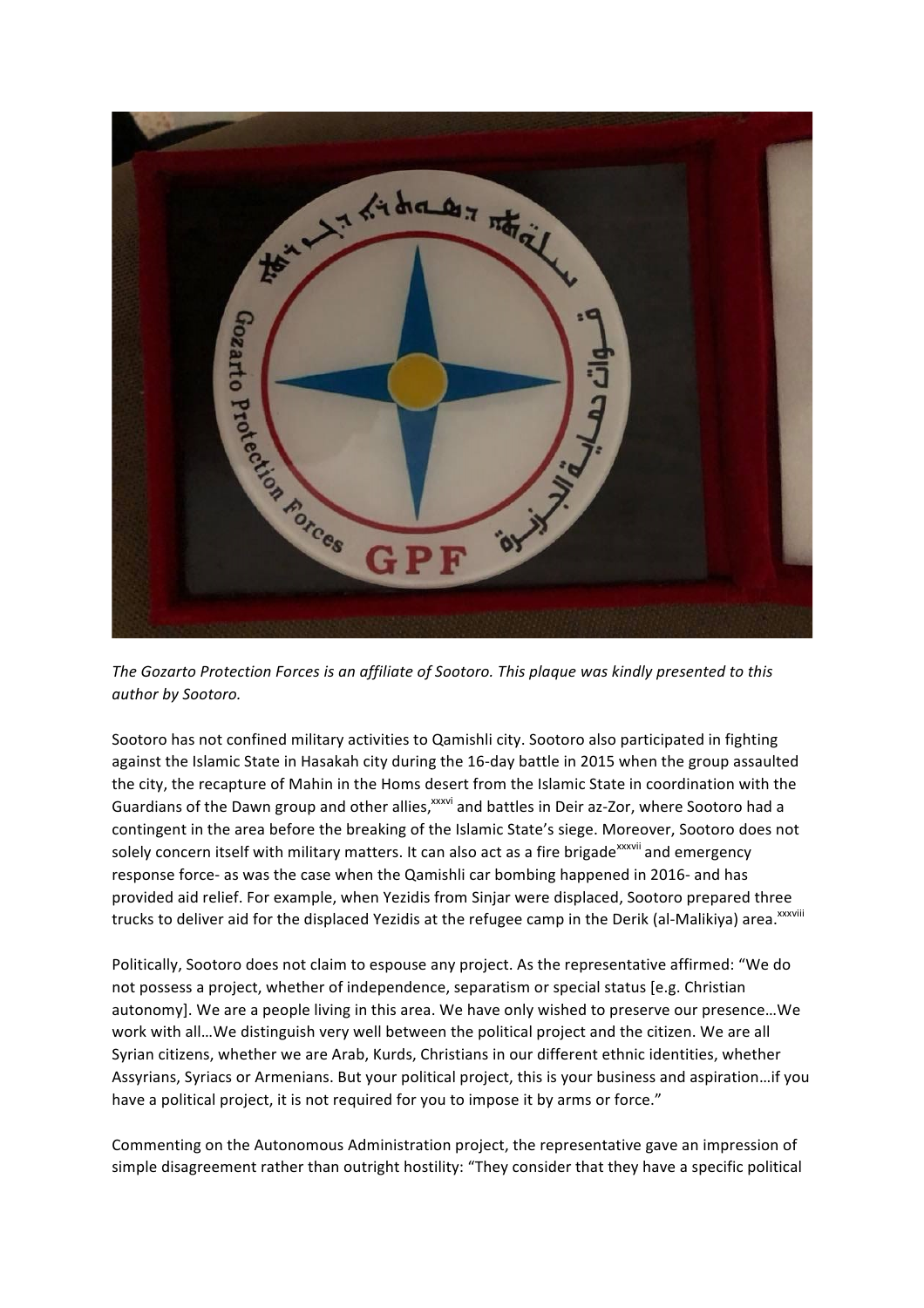project serving the region and this is their point of view...We are not in this project...our connection is one of children of the land...Our aim is that there should not be a confrontation. You have your project, I have my project....But a person imposing a project on another, of course this is rejected." Part of the disagreement relates to skepticism of the idea of federalism. If one starts proposing federal status for a region with a particular ethnic/sectarian majority, why should it not be applied to other regions, such as the Druze villages of Jabal al-Summaq in Idlib province, for example?



*Despite a general prevalence of calm and cooperation, Sootoro clashed with the Asayish in January* 2016. The poster is dedicated to one Kabi Henri Dawud, a Sootoro fighter who was killed in those *clashes.* The poster reads: "We, the Syriacs, will only vouch for the Syrian flag because it is a *guarantor for our national unity. Pray for us on earth and we will pray for you in heaven."* 

In addition, the representative complained about problems caused by competition for influence between two administrative systems (i.e. the Autonomous Administration and the regime): "The citizen, in terms of services, is oppressed: he pays two taxes, because of the disagreement between the state and the Autonomous Administration in what concerns service matters. The citizen makes two permits for his establishment." As a result, incomes are low but the cost of living is high: "Life is Dubai, but the income Somalia." A further issue the representative noted regarding the Autonomous Administration is its lack of international legitimacy. As a result, for instance, the educational program it has imposed is not recognized, which creates a variety of problems.

Despite all these disagreements over the political project, there is cooperation where necessary between Sootoro and the Autonomous Administration's security apparatus (e.g. the Asayish): "If a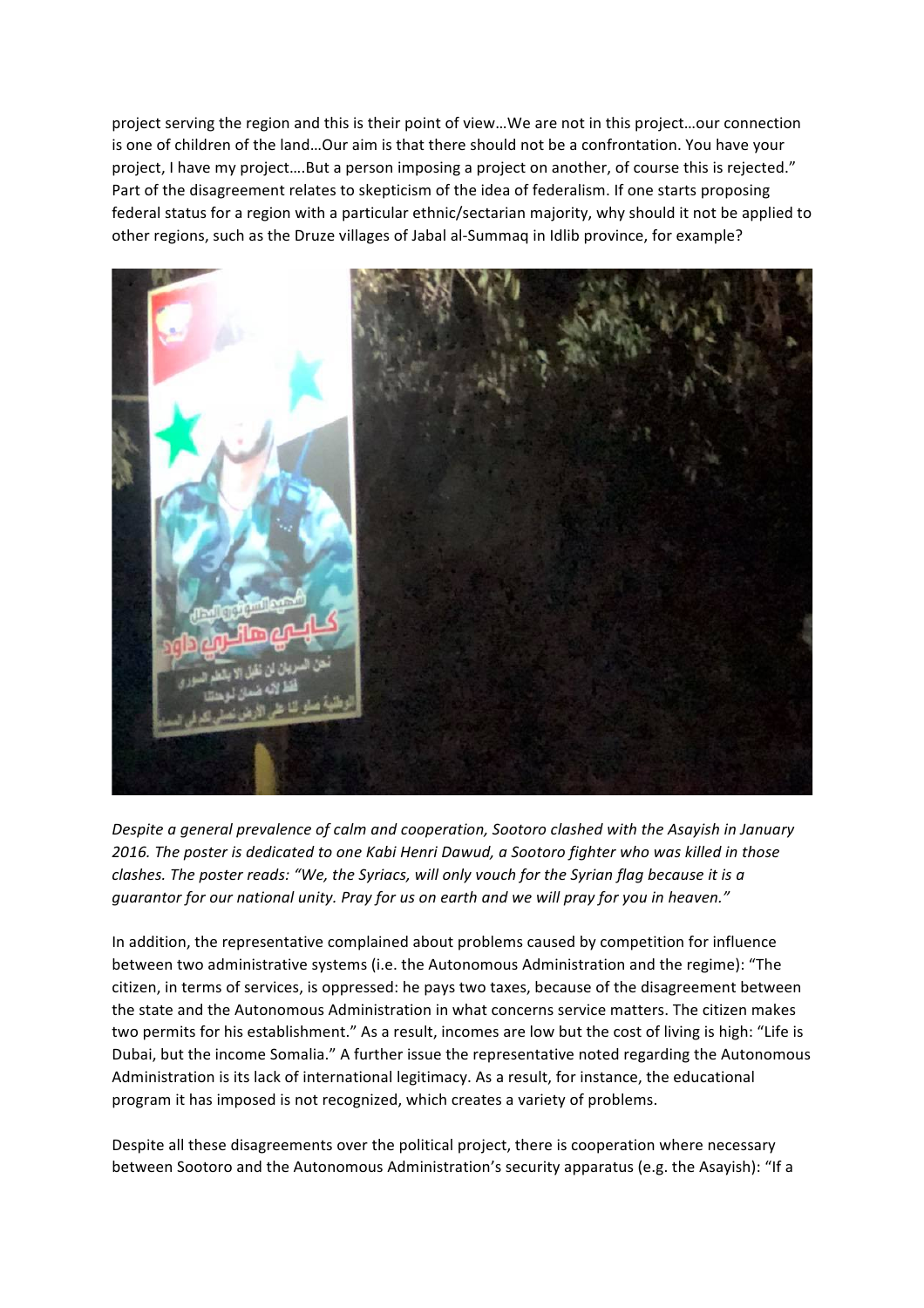terrorist comes...of course the security of the land is a shared responsibility for all."

The SUP offers a differing view. The deputy head of the party- Senharib Barsum- explained that the SUP was with the idea of the "Syrian revolution." The SUP was one of the participants in the National Coordination Commission (NCC), an internal opposition body that was founded in 2011 and is to be distinguished from the more familiar external opposition coalition with which the KNC is affiliated.<sup>xxxix</sup> The SUP eventually withdrew from the NCC in 2016,<sup>xl</sup> following disagreements that began in 2013. The SUP was one of the founding parties of the Autonomous Administration.

Commenting on the relationship with Sootoro, $x$ <sup>ii</sup> the deputy head of the party noted that:

"There is a political disagreement, in the first degree. They are considered among the supporters of the Syrian regime, and they are a tool in the hands of the regime. We consider that this orientation is not in the interest of our [Syriac] people. The interest of our people lies in having free will...The regime can play tricks with the peoples and create discord between the masses of the components. This has happened during the past years but we have always been able to control the situation generally, and not allow the development of any discord that the regime wants, especially between the Syriacs and Christians generally on the one hand and the Kurds on the other."

The SUP traces the beginnings of its own Sutoro project to 2012, with the establishment of the first centre in the al-Wusta neighbourhood in Qamishli. Within the Autonomous Administration, the SUP has worked to promote education in the Syriac language for Christian children in the region. To be sure, some schools that teach the regime curricula have also allowed for teaching of the Syriac language to such children for approximately two hours a day on the basis that it is a liturgical language. The SUP's efforts however aim to have the entire curricula taught in Syriac language, and encourage private schools that are affiliated with the churches and teach the regime curricula in particular to allow the introduction of the Autonomous Administration's curricula.

The SUP deputy head contrasted the situation of the Syriac people in the Autonomous Administration areas with the complaints of marginalization and discrimination in Iraq. He asserted that "the Syriac component has very good representation" in the system: "We have our rights, just as the Kurds have their rights." It became clear that he sees the Autonomous Administration as far more preferable than the regime in Damascus. Asked about the prospect of recognition of the Autonomous Administration by the regime, he expressed a pessimistic view, on the grounds that the regime is still convinced that it can still seize control of all of Syria and reconstitute a centralized government. However, he also said that the American presence in the area constitutes a form of "pressure on the regime" and that the presence helps to prevent a war being waged by the regime and Iran on areas like Raqqa and the Jazeera canton. He commended the American military support for the SDF, but hoped the U.S. could provide political support for the Autonomous Administration project and work towards a political solution in Syria.

## **Conclusions and Policy Suggestions**

This report cannot claim to provide an exhaustive study of the Jazeera canton or wider Democratic Federation of Northern Syria. The limited time frame of the visit made such an undertaking impossible. Nonetheless, it is hoped that this report can provide the reader with a more updated view of the functioning of the Autonomous Administration and a sense of the different local viewpoints on this project.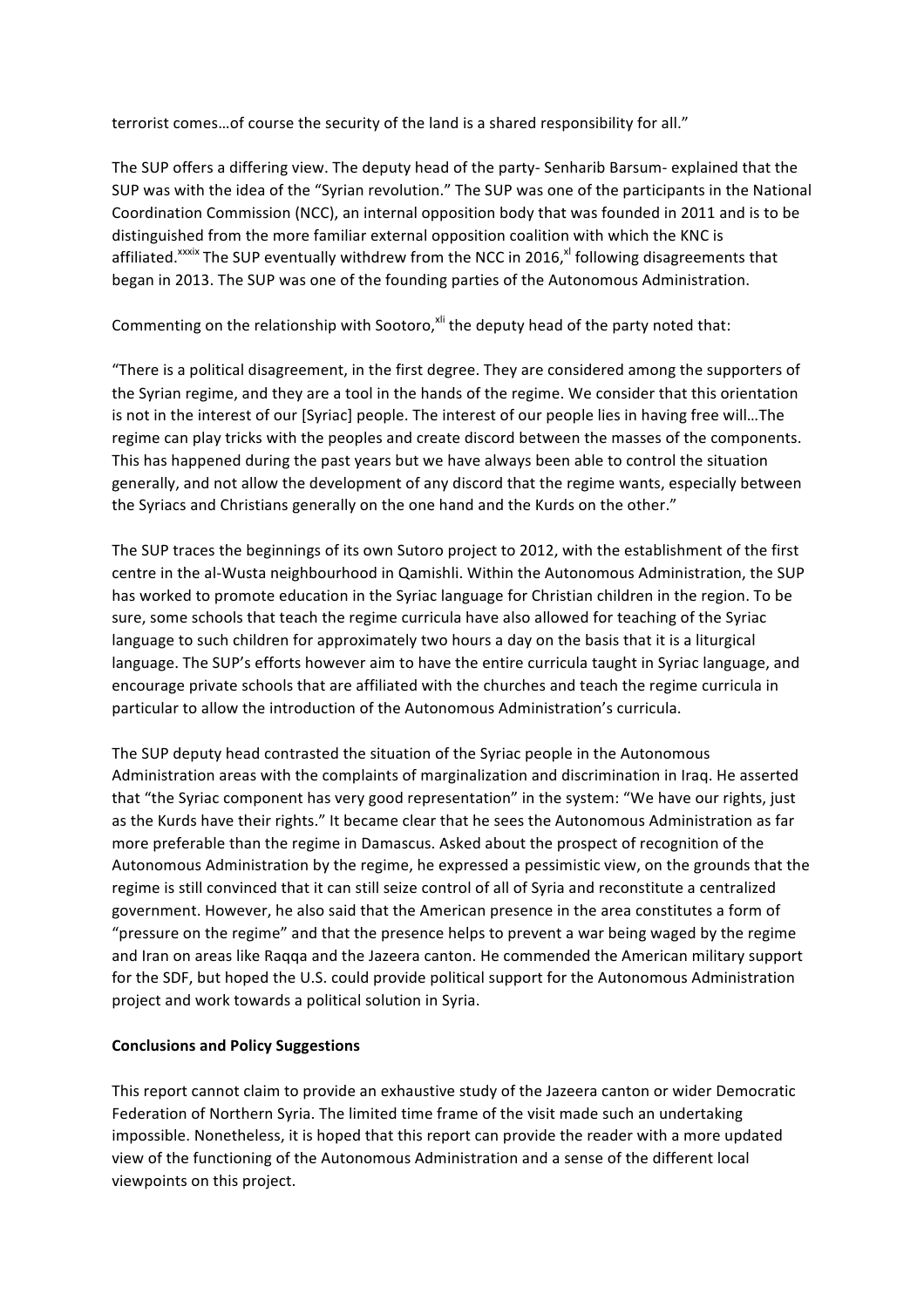Considering the U.S. presence in the SDF-held areas, an immediate question arises as to whether the U.S. can achieve its stated objectives. The answer is only partially in the affirmative. Preventing a resurgence of the Islamic State is a reasonable goal, but it is hard to see how the mission as currently defined counters Iranian influence and can lead to a transition in the centre away from Assad. Indeed, the regime still has a presence within Qamishli and Hasakah cities, and it cannot be said that this presence is merely symbolic.

In fact, when this author asked on multiple occasions why the SDF does not simply expel the regime from these areas, it was pointed out that such actions would notably lead to the closure of Qamishli airport, which needs to be kept open for multiple reasons. For instance, the airport is crucial for supply of medicines to the Jazeera canton. In addition, residents use the airport for convenience of travel to places like Damascus, where they might study at the university or seek better quality treatment in hospitals. In a similar vein, the regime's presence in the provincial capital of Hasakah has to be tolerated in order for residents to carry out certain proceedings that cannot be managed by the Autonomous Administration, such as obtaining passports.

To be sure, conceptions of the Autonomous Administration as a parasitic entity mostly being financed by the regime are outdated at best and misleading at worst.<sup>xlii</sup> Further, it is inaccurate to characterize the Autonomous Administration and the political powers behind it as somehow being part of the Iranian-led 'resistance' axis. Indeed, dislike of Iran was very apparent to this author from interviewees such as the YPG spokesman<sup>xliii</sup> and the joint public relations director for TEV-DEM, the latter of whom characterized Iran as "constituting the other face for the Dawa'esh...the Shi'i face of the Islamic Caliphate."<sup>xliv</sup> However, the fact that the regime still controls Qamishli airport with a Hezbollah presence in the airport area is an obvious obstacle to notions of countering Iranian influence.

In a similar vein, the idea of pursuing regime change through a presence in the SDF areas is unrealistic. Whatever lofty notions one might have of the SDF areas as a democratic example for the rest of Syria, the reality is that the central conflict in the civil war has already been resolved. The nature of the regime's presence in Qamishli and Hasakah, together with the Autonomous Administration's own governing ideology, demonstrates that the SDF areas cannot be divorced entirely from the centre of power in Syria.

Perhaps the U.S. could engage in a unilateral effort to cut off the SDF areas entirely from the regimeheld areas. The cost of such an effort would be considerable, requiring an extensive nation-building campaign that the U.S. is clearly not willing to pay for. One need only look at the reluctance to finance reconstruction in Iraq as a sign for comparison. Meanwhile, rolling back Iranian influence and pursuing regime change would require offensive operations against the regime and its allies. Such a campaign would need far more U.S. troops than currently stationed in Syria, and there is no sign of willingness to pursue offensive operations for understandable reasons, as going on the offensive entails far greater risks than mere forceful deterrence from encroaching on SDF-held areas.

However, simply withdrawing from the SDF-held areas is also not a viable option. In such a scenario, these areas will likely be exposed to attacks from Turkey on one front and the regime and its allies on another front. The fear of this outcome was noted by interviewees, and there is the risk of the creation of a new vacuum that the Islamic State can exploit. This does not necessarily mean that the Islamic State will rise again to its 2014-2015 levels of territorial control and influence in Iraq and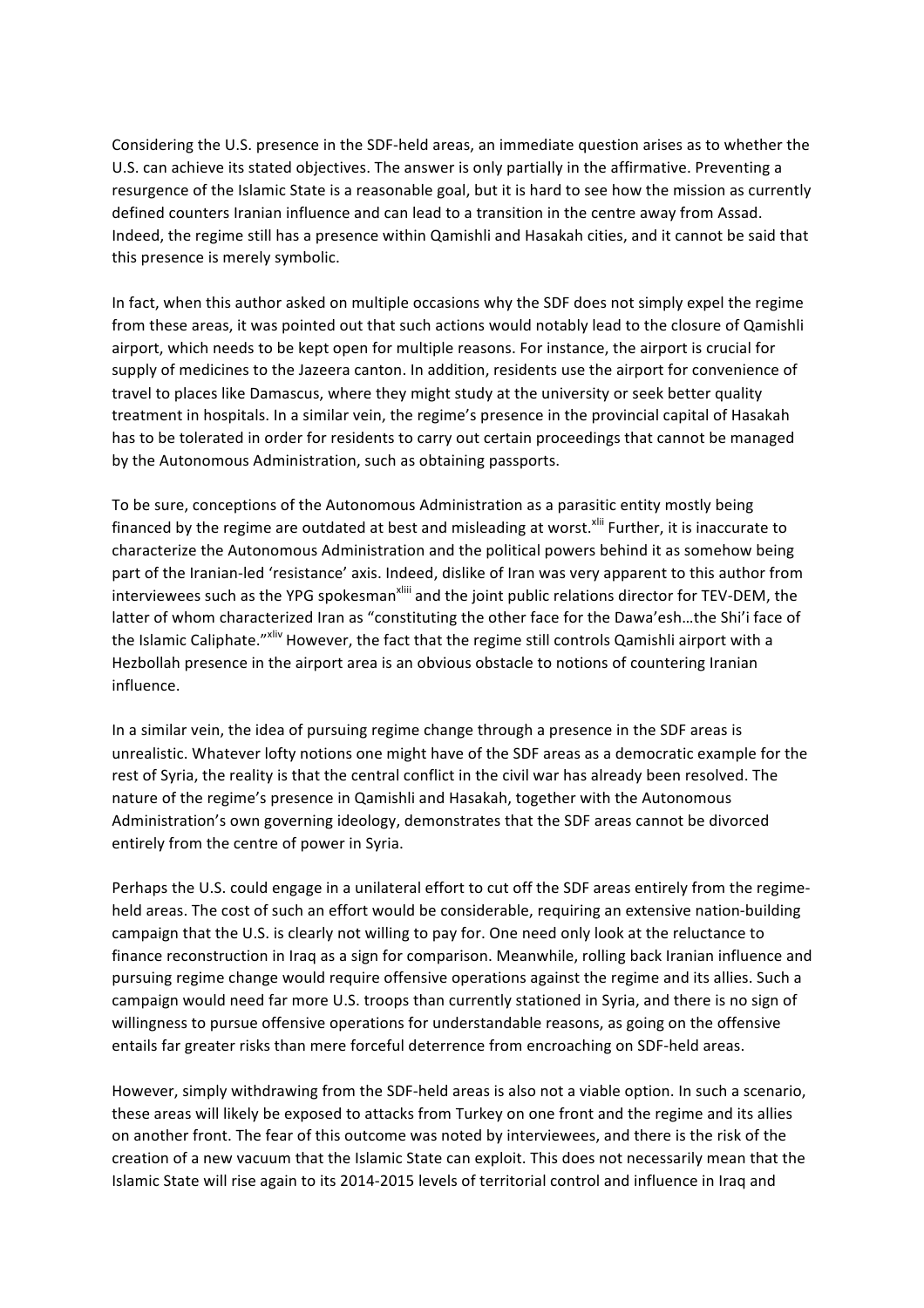Syria, but it still makes sense to avoid the risk of a new vacuum and prevent a resurgence for the organization that can allow it to bolster its claims of being a state project.

Ensuring the preservation of the SDF-held areas is in itself a worthy goal. In the end, the SDF has proven to be a valuable ally for the U.S. in the fight against the Islamic State and does not deserve to be abandoned. Thus, policy should be oriented towards making these areas more economically viable and giving them a strong enough negotiating position to reach a formal status agreement with the centre of power in Syria. In this regard, the U.S. cannot simply ignore the problem of Turkey. Whatever one's views of the Turkish government, the reality is that Turkey controls most of the SDFheld areas' borders with the outside world. If these borders were to be opened, there would be significantly more economic activity that could reduce the need for business dealings with regimeheld areas of Syria and improve the overall lot of the SDF-held areas. For instance, an opening of the borders could allow for importing medicines without reliance on Qamishli airport.

Hence, calls for U.S. policy just to 'ditch Turkey' and 'back the Kurds' are not realistic. Instead, policy should work towards creating a détente between Ankara and the SDF. In turn, considering that Turkey regards the SDF as an extension of the PKK, it would be helpful to encourage a restart of the peace process with the PKK.

By strengthening the SDF-held areas economically, preventing the possibility of a Turkish attack on those areas, committing to deterring aggression by the regime and its allies on SDF-held areas through airstrikes and dropping rhetorical commitments to unrealistic goals of regime change and removing Iran from Syria, the U.S. can provide a better chance for the survival of the SDF-held areas as a formal autonomous region in Syria.

It may well be the case that the policies proposed here will not achieve the desired goals: perhaps an understanding between Turkey and the SDF cannot be agreed, and it may be that the government in Damascus will not grant any formal recognition of the SDF-held areas as an autonomous region. In these circumstances, there is an argument for simply continuing the status quo with a deployment of U.S. troops to deter attacks, but the ambitions must be realistic and clearly articulated to the U.S. public. 

In short, U.S. policy needs to look beyond narrow lenses of counterterrorism and using areas where it wields influence as a mere pawn in a game of regional chess. Policy should also look to securing the SDF's future as an autonomous and improving the well-being of its inhabitants.

## **Appendix: Translation of Document**

Democratic Autonomous Administration Executive Council for Jazeera Canton: Syria Commission of Local Administration and Municipal Offices Municipal Office: Qamishli

Date: 12 May 2017

Greater Qamishli Municipal Office [i.e. central office]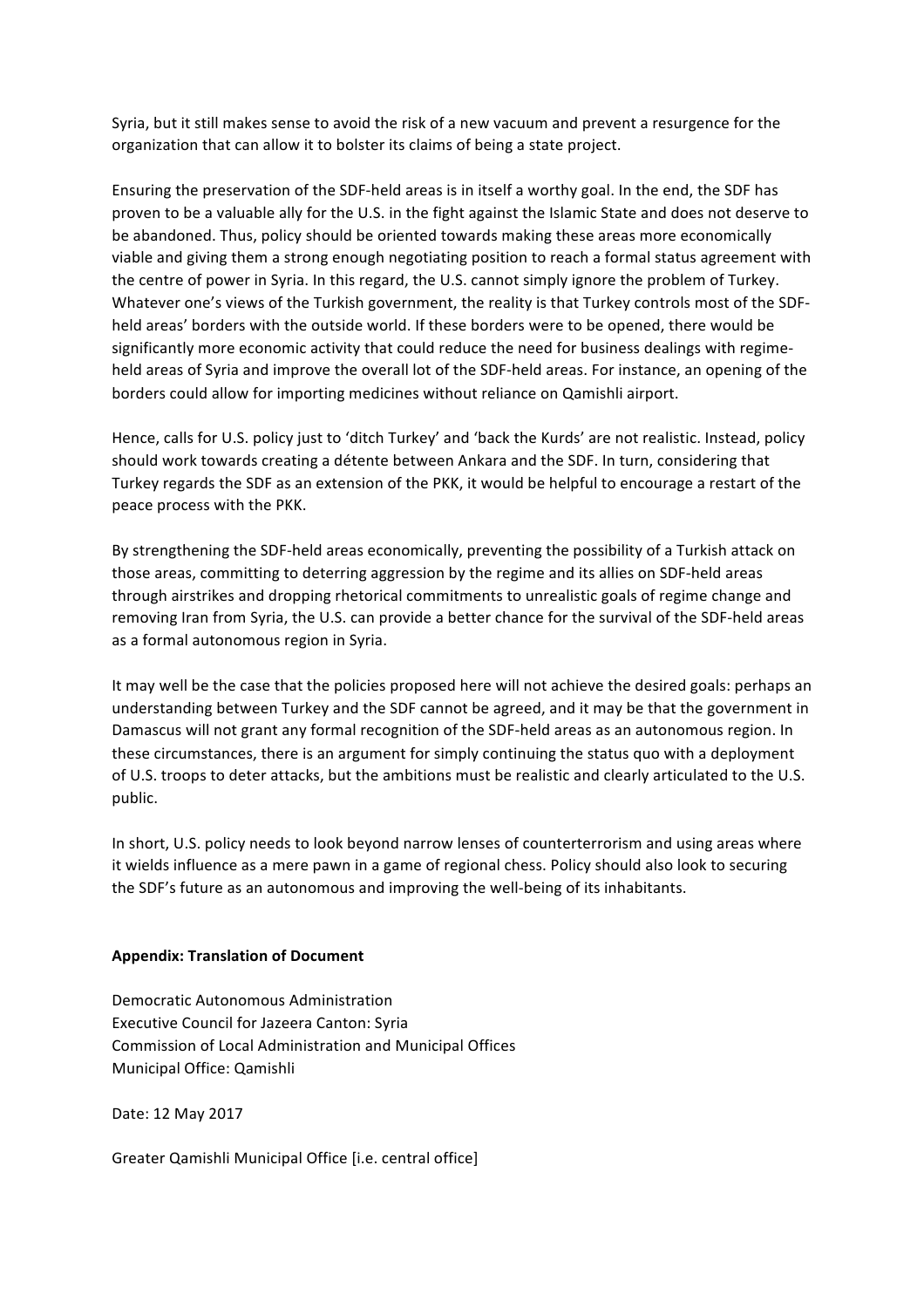Statement for distribution no. 17

Cleaning is ethics and civilization, so let us cooperate on cleaning our land.

To all citizen brothers and shop owners in the public streets, please comply with the following times for disposing garbage.

7-8 a.m. 8-9 p.m.

And all who fail to comply with this statement for distribution risk legal contravention and inquiry.

Joint leadership for the Greater Qamishli Municipal Office

Rania Muhammad Muadh Abd al-Karim

**Notes** 

<u> 1989 - Johann Stein, fransk politiker (d. 1989)</u>

<sup>&</sup>lt;sup>i</sup> "The Autonomous Administration: The Nucleus Of Democratic Federalism," ANHA, January 21, 2017 (http://www.hawarnews.com/%D8%A7%D9%84%D8%A5%D8%AF%D8%A7%D8%B1%D8%A9- %D8%A7%D9%84%D8%B0%D8%A7%D8%AA%D9%8A%D8%A9%D8%8C-%D9%86%D9%88%D8%A7%D8%A9- %D8%A7%D9%84%D9%81%D9%8A%D8%AF%D8%B1%D8%A7%D9%84%D9%8A%D8%A9- %D8%A7%D9%84%D8%AF/). Note that not all areas under SDF control currently come under the three autonomous cantons.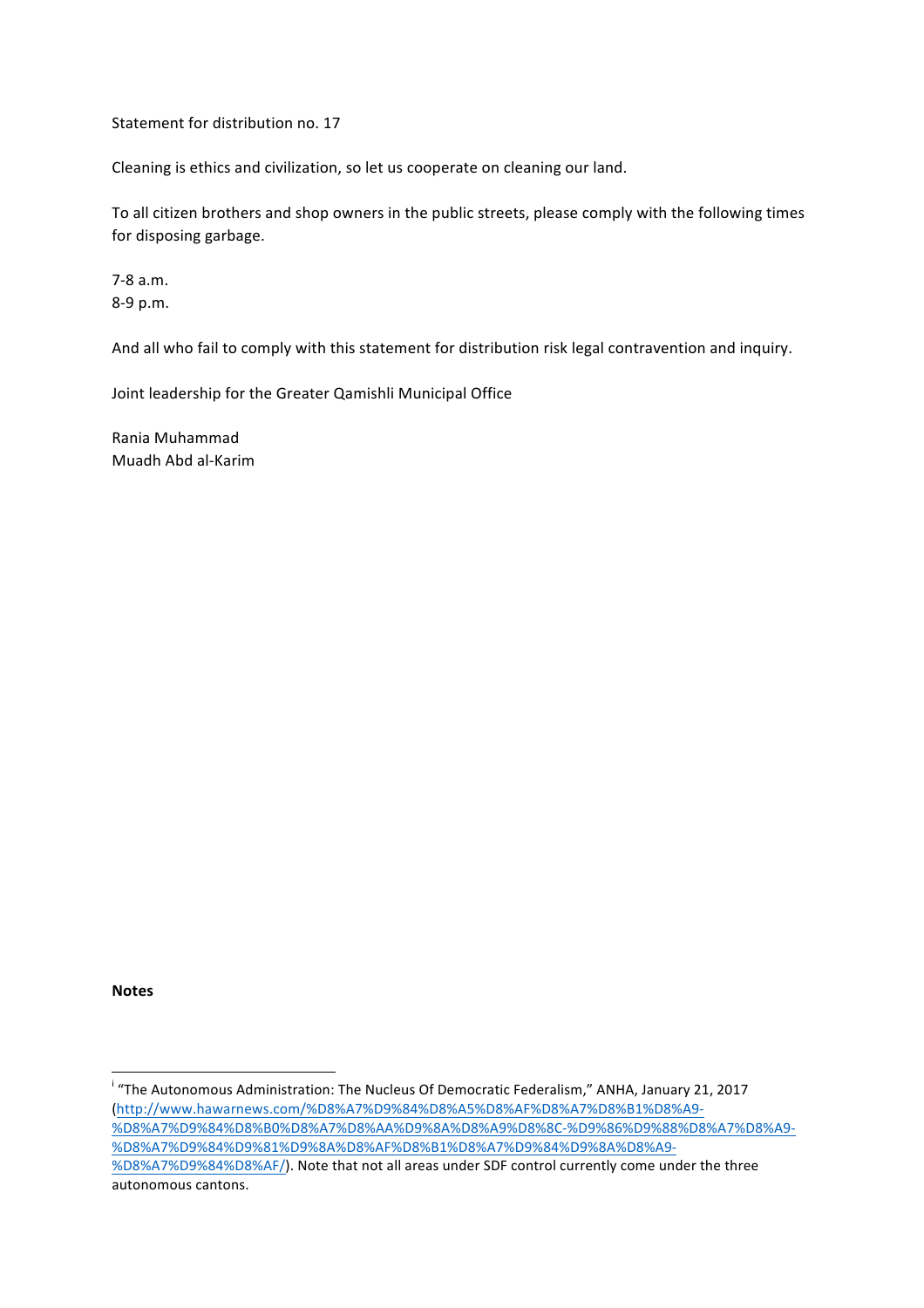<u> 1989 - Johann Stoff, fransk politik (d. 1989)</u> <sup>ii</sup> "Announcing the establishment of the SDF," Syriac International News Agency, October 12, 2015 (http://www.syriacsnews.com/ar/%D8%A7%D9%84%D8%A7%D8%B9%D9%84%D8%A7%D9%86- %D8%B9%D9%86-%D8%AA%D8%A3%D8%B3%D9%8A%D8%B3-%D9%82%D9%88%D8%A7%D8%AA- %D8%B3%D9%88%D8%B1%D9%8A%D8%A7-

%D8%A7%D9%84%D8%AF%D9%8A%D9%85%D9%82%D8%B1%D8%A7%D8%B7/)<br><sup>iii</sup> "The Kurds announce the 'federal system' of northern Syria," Sky News Arabia, March 17, 2016 (https://www.skynewsarabia.com/web/article/825098/%D8%A7%D9%84%D8%A7%D9%94%D9%83%D8%B1% D8%A7%D8%AF-%D9%8A%D8%B9%D9%84%D9%86%D9%88%D9%86- %D8%A7%D9%84%D9%86%D8%B8%D8%A7%D9%85-

%D8%A7%D9%84%D9%81%D9%8A%D8%AF%D8%B1%D8%A7%D9%84%D9%8A-

%D8%B4%D9%85%D8%A7%D9%84%D9%8A-%D8%B3%D9%88%D8%B1%D9%8A%D8%A7)<br><sup>iv</sup> Rex Tillerson, "Remarks on the Way Forward for the United States Regarding Syria," U.S. Department of

State, January 17, 2018 (https://www.state.gov/secretary/remarks/2018/01/277493.htm)<br><sup>V</sup> "Islamic State organization claims Qamishli city bombing in northeast Syria," al-Quds al-Arabi, July 27, 2016 (http://www.alquds.co.uk/?p=572319)<br>vi Exchange with Qamishli NDF page on Facebook, January 18, 2018.

vii Officially, Liwa al-Imam Zain al-Abidin is currently under the military intelligence (al-Amn al-Askari) in Deir az-Zor.

viii Conversation on January 20, 2018. Al-Hajj Azra'il, the former leader of the Lions of the Eternal Leader in Deir az-Zor, also affirmed to this author the existence of al-Hajj Jawad in the Qamishli airport area and says he met him once or twice, though he did not claim to know whether he is still stationed there (conversation on February 12, 2018). There is an occasional reference to al-Haij Jawad in open source material. See e.g. "The units' [YPG] demand the expulsion of the 'National Defence' from Qamishli," Baladi News, April 23, 2016 (https://www.baladi-

news.com/ar/news/details/5345/%D8%A7%D9%84%D9%88%D8%AD%D8%AF%D8%A7%D8%AA\_%D8%AA%D 8%B7%D8%A7%D9%84%D8%A8\_%D8%A8%D8%A5%D8%AE%D8%B1%D8%A7%D8%AC\_%D8%A7%D9%84%D8 %AF%D9%81%D8%A7%D8%B9\_%D8%A7%D9%84%D9%88%D8%B7%D9%86%D9%8A\_%D9%85%D9%86\_%D8 %A7%D9%84%D9%82%D8%A7%D9%85%D8%B4%D9%84%D9%8A\_%D9%84%D8%AA%D8%AB%D8%A8%D9%8 A%D8%AA\_%D8%A7%D9%84%D8%AA%D9%87%D8%AF%D8%A6%D8%A9). This article describes him as "the Iranian delegate." 

ix Interview on January 16, 2018.

<sup>x</sup> In contrast, the Afrin and Kobani cantons have Autonomous Administration curricula extending to the end of high school (the baccalaureate).

<sup>xi</sup> This includes Euphrates University, which is located in the Hasakah city area and is officially affiliated with the Syrian government. However, some of its colleges are located outside the regime controlled areas in Hasakah city, and there has been considerable tension with the Autonomous Administration and its supporters. See, for example, "Euphrates University in Hasakah: another conflict front between the Autonomous Administration and the regime," Ayn al-Madina, January 21, 2018 (http://ayn-

almadina.com/details/%D8%AC%D8%A7%D9%85%D8%B9%D8%A9%20%D8%A7%D9%84%D9%81%D8%B1%D 8%A7%D8%AA%20%D9%81%D9%8A%20%D8%A7%D9%84%D8%AD%D8%B3%D9%83%D8%A9%20%D8%AC% D8%A8%D9%87%D8%A9%20%D8%B5%D8%B1%D8%A7%D8%B9%20%D8%A3%D8%AE%D8%B1%D9%89%20% D8%A8%D9%8A%D9%86%20%D8%A7%D9%84%D8%A5%D8%AF%D8%A7%D8%B1%D8%A9%20%D8%A7%D9% 84%D8%B0%D8%A7%D8%AA%D9%8A%D8%A9%20%D9%88%D8%A7%D9%84%D9%86%D8%B8%D8%A7%D9%

 $\frac{85/4348/ar}{x^3}$  That is, the site of the central municipal office, which this author visited. There are three divisions of Qamishli's municipal offices: the central office, the western office and the eastern office. Apparently it was decided in 2017 to reduce the number of divisions to two only, though as of the time of writing the decision does not appear to have been implemented (cf. post by 'Municipal Offices of Qamishli' on Facebook, February 1, 2018: https://justpaste.it/qamishlioffices). The site of the original municipal office affiliated with the regime is now a branch of the current Qamishli municipal office. During the era of regime control of Qamishli, there was only one municipal office.

xiii Interview on January 17, 2018.<br><sup>xiv</sup> Conversation on January 17, 2018.<br><sup>xv</sup> "SDF announces its control of the Euphrates Dam after ending the battles of Tabqa," Shaam, May 10, 2017 (http://www.shaam.org/news/syria-news/%E2%80%9C%D9%82%D8%B3%D8%AF%E2%80%9D- %D8%AA%D8%B9%D9%84%D9%86-%D8%B9%D9%86-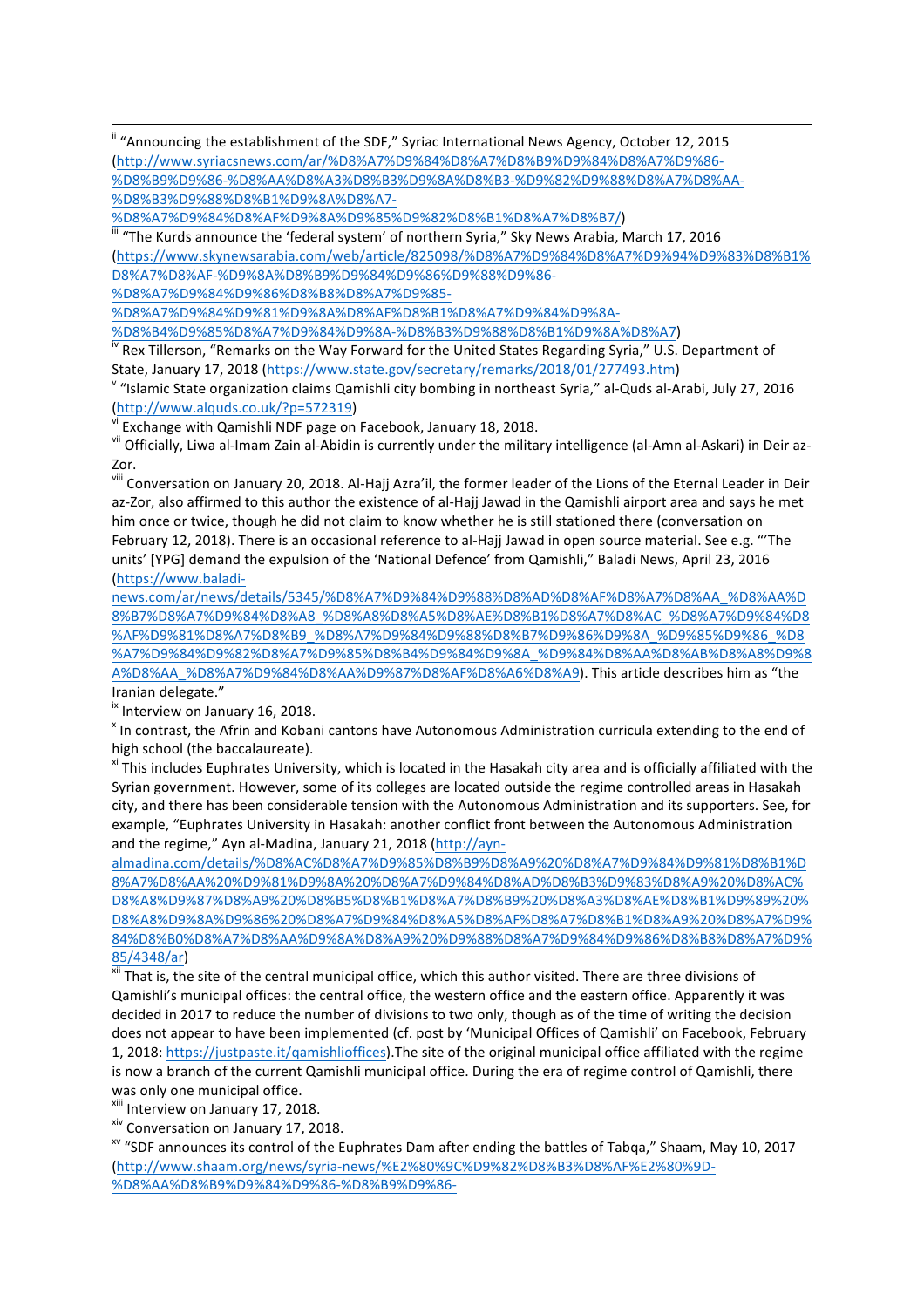<u> 1989 - Johann Stoff, fransk politik (d. 1989)</u> %D8%B3%D9%8A%D8%B7%D8%B1%D8%AA%D9%87%D8%A7-%D8%B9%D9%84%D9%89-%D8%B3%D8%AF- %D8%A7%D9%84%D9%81%D8%B1%D8%A7%D8%AA-%D8%A8%D8%B9%D8%AF-

%D8%A7%D9%86%D9%87%D8%A7%D8%A1-%D9%85%D8%B9%D8%A7%D8%B1%D9%83- %D8%A7%D9%84%D8%B7%D8%A8%D9%82%D8%A9.html)<br>
<sup>Xvi</sup> Cf. "Electric towers by air to Qamishli," Electricity Ministry in Damascus, February 20, 2016

(https://justpaste.it/electricityminhaskfeb2016). This post mentions substantial materials and costs for repairing the network components for supply of electricity to Hasakah.

<sup>xvii</sup> Interview on February 12, 2018.<br><sup>xviii</sup> Interview on February 3, 2018.<br><sup>xix</sup> "In the framework of a cold war over oil, the PYD expects that the regime will pressure it through the

leverage of employees," Iqtisad, July 25, 2017 (https://www.eqtsad.net/news/article/17610)<br>
<sup>XX</sup> Post by "Dir' al-Jazeera in al-Hasakah," September 7, 2017 (https://justpaste.it/rumeilanengineersep2017)<br>
<sup>XXI</sup> "Democratic

(https://www.eqtsad.net/news/article/18816/)<br>
xxii Conversation on February 13, 2018.<br>
xxiii Interview on February 12, 2018.<br>
xxiv Interview on February 17, 2018.<br>
xxiv Interview on February 17, 2018.<br>
xxiv Hujjar al-Sayyi supported the opposition and worked with the pro-opposition Qasioun news site, but is now supportive of the

SDF.<br><sup>xxvi</sup> There are of course many analogies: e.g. the decline of the Welsh language during much of the 20<sup>th</sup> century.  $x^{xvii}$  Interview on January 16, 2018. Another example of a pro-regime Kurd encountered on this trip was Hujjar

al-Sayyid's wife, who presently works as a teacher in the Autonomous Administration.<br>
XXVIII That is, going by the pre-war value of the Syrian pound, which would amount to \$1000-1100.<br>
XXX Interview on January 17, 2018.<br>
X

2012 (http://cabinet.gov.krd/a/d.aspx?l=14&s=01010100&r=81&a=44646,&s=010000)'; "Arbil 2: Will the path be paved for Kurds to Arbil 1?" Elaph, December 18, 2013

(http://elaph.com/Web/opinion/2013/12/858693.html)<br>
xxxi "Statement to public opinion regarding the Duhok agreement of the KNC and TEV-DEM," Malpera Dimoqrati, October 23, 2014 (http://www.dimoqrati.info/?p=18417)<br> $\frac{x}{x}$  That said, the Autonomous Administration does allow for some KNC activity that does not attack or criticize

the administration. See, for example: "In video: the KNC holds a demonstration in Derik in support of Afrin," Vedeng, February 4, 2018

(https://www.vedeng.co/%D8%A8%D8%A7%D9%84%D9%81%D9%8A%D8%AF%D9%8A%D9%88%D8%A7%D9 %84%D9%85%D8%AC%D9%84%D8%B3-%D8%A7%D9%84%D9%88%D8%B7%D9%86%D9%8A-

%D8%A7%D9%84%D9%83%D8%B1%D8%AF%D9%8A-%D9%8A%D8%B9%D8%AA%D8%B5%D9%85-%D9%81/<br><sup>xxxiii</sup> For instance, it is true that some Kurds wish to avoid conscription and thus live abroad and are reluctant to return, even if that means difficulties in finding employment in exile. This author has encountered such people in Iraqi Kurdistan.<br><sup>xxxiv</sup> Aymenn Jawad Al-Tamimi, "Afrin Operations: Interview with a Kurdish Activist of the Shami Front,"

February 2, 2018 (http://www.aymennjawad.org/2017/12/afrin-operations-interview-with-a-kurdish)<br><sup>XXXV</sup> Anonymous by request. Interview on January 16, 2018.<br><sup>XXXVI</sup> On Guardians of the Dawn and the Mahin operations, see Aym

Pro-Assad Christian Militia," Syria Comment, December 14, 2016 (http://www.aymennjawad.org/19468/usud-

al-cherubim-a-pro-assad-christian-militia)<br> **xxxvii** E.g. Helping to put out a fire that broke out in the Centro restaurant in Qamishli, September 2014

(https://twitter.com/ajaltamimi/status/513447022096297984)<br>
xxxviii Cf. Post from August 18, 2014: https://twitter.com/ajaltamimi/status/501422708304121857<br>
xxxix Interview on January 19, 2018. Cf. "Founding Statement for (https://syrianncb.com/2011/12/15/%D8%A7%D9%84%D8%A8%D9%80%D9%80%D9%8A%D8%A7%D9%86- %D8%A7%D9%84%D8%AA%D8%A3%D8%B3%D9%8A%D8%B3%D9%8A-

%D9%84%D9%84%D9%87%D9%80%D9%80%D9%80%D9%80%D9%8A%D8%A6%D8%A9/). The PYD was also among the initial participants in the NCC.

 $x$ <sup>1</sup> "Four Syrian parties withdraw from the NCC," January 8, 2016

(http://www.almayadeen.net/news/820644/%D8%A7%D9%86%D8%B3%D8%AD%D8%A7%D8%A8-